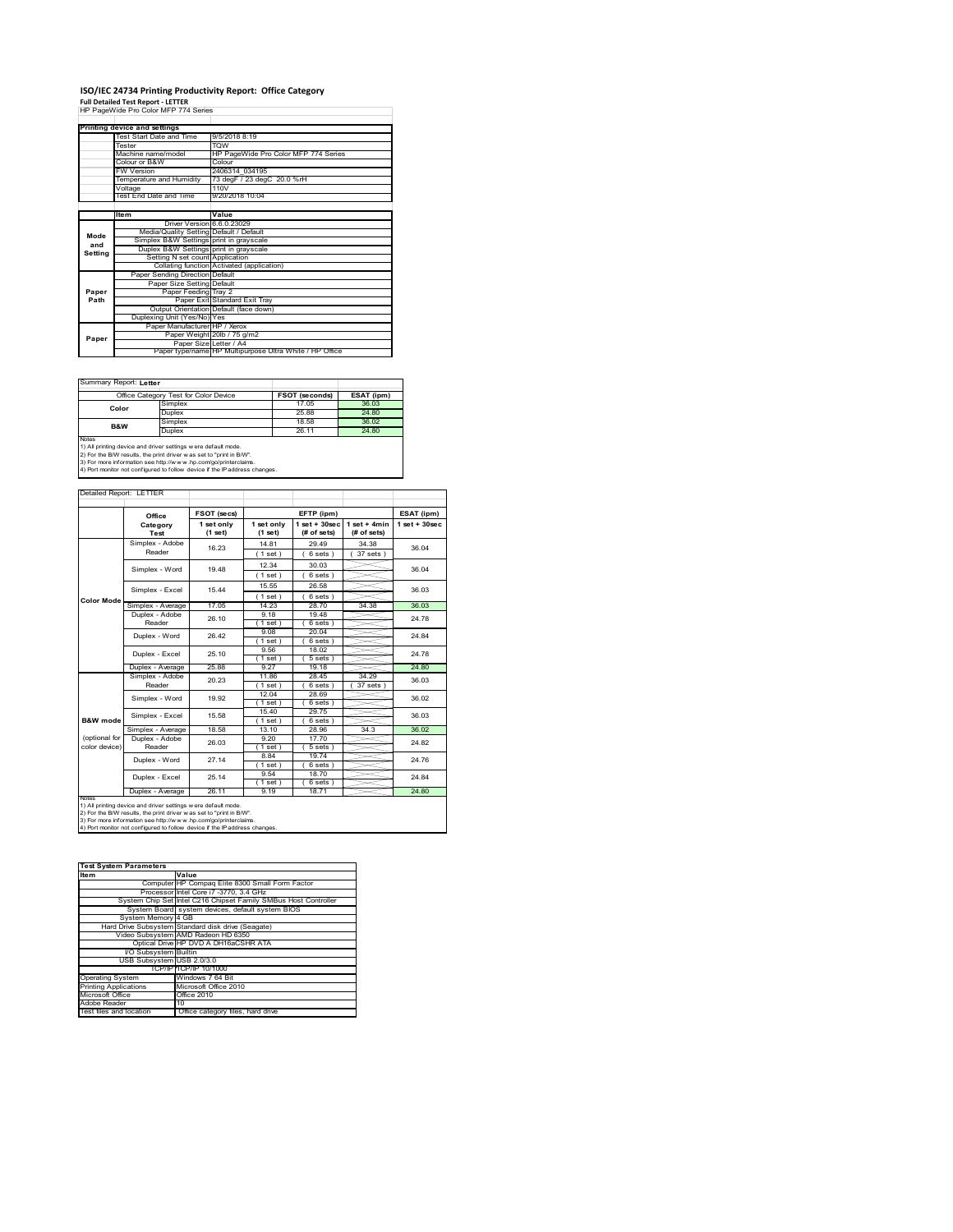## **ISO/IEC 24734 Printing Productivity Report: Office Category**

**Full Detailed Test Report ‐ A4** HP PageWide Pro Color MFP 774 Series

|         | Printing device and settings            |                                                         |  |  |
|---------|-----------------------------------------|---------------------------------------------------------|--|--|
|         | Test Start Date and Time                | 9/5/2018 8:19                                           |  |  |
|         | Tester                                  | <b>TOW</b>                                              |  |  |
|         | Machine name/model                      | HP PageWide Pro Color MFP 774 Series                    |  |  |
|         | Colour or B&W                           | Colour                                                  |  |  |
|         | <b>FW Version</b>                       | 2406314 034195                                          |  |  |
|         | Temperature and Humidity                | 73 degF / 23 degC 20.0 %rH                              |  |  |
|         | Voltage                                 | 110V                                                    |  |  |
|         | Test End Date and Time                  | 9/20/2018 10:04                                         |  |  |
|         |                                         |                                                         |  |  |
|         | ltem                                    | Value                                                   |  |  |
|         | Driver Version 6.6.0.23029              |                                                         |  |  |
| Mode    | Media/Quality Setting Default / Default |                                                         |  |  |
| and     | Simplex B&W Settings print in grayscale |                                                         |  |  |
| Setting | Duplex B&W Settings print in grayscale  |                                                         |  |  |
|         | Setting N set count Application         |                                                         |  |  |
|         |                                         | Collating function Activated (application)              |  |  |
|         | Paper Sending Direction Default         |                                                         |  |  |
|         | Paper Size Setting Default              |                                                         |  |  |
| Paper   | Paper Feeding Tray 2                    |                                                         |  |  |
| Path    |                                         | Paper Exit Standard Exit Tray                           |  |  |
|         |                                         | Output Orientation Default (face down)                  |  |  |
|         | Duplexing Unit (Yes/No) Yes             |                                                         |  |  |
|         | Paper Manufacturer HP / Xerox           |                                                         |  |  |
| Paper   |                                         | Paper Weight 20lb / 75 g/m2                             |  |  |
|         | Paper Size Letter / A4                  |                                                         |  |  |
|         |                                         | Paper type/name HP Multipurpose Ultra White / HP Office |  |  |

 $\overline{\phantom{a}}$ 

Summary Report: **A4**

|                                                                                                                                                       | Office Category Test for Color Device | <b>FSOT (seconds)</b> | ESAT (ipm) |  |  |
|-------------------------------------------------------------------------------------------------------------------------------------------------------|---------------------------------------|-----------------------|------------|--|--|
| Colour                                                                                                                                                | Simplex                               | 1769                  | 36.03      |  |  |
|                                                                                                                                                       | Duplex                                | 26.18                 | 24.75      |  |  |
| B&W                                                                                                                                                   | Simplex                               | 1841                  | 36.03      |  |  |
|                                                                                                                                                       | Duplex                                | 27 24                 | 24.74      |  |  |
| <b>Notes</b><br>1) All printing device and driver settings w ere default mode.<br>2) For the B/W results, the print driver was set to "print in B/W". |                                       |                       |            |  |  |

2) For the B/W results, the print driver w as set to "print in B/W".<br>3) For more information see http://w w w .hp.com/go/printerclaims.<br>4) Port monitor not configured to follow device if the IP address changes.

Detailed Report: A4

|                                | Office                   | FSOT (secs) |                 | EFTP (ipm)        |                | ESAT (ipm)        |
|--------------------------------|--------------------------|-------------|-----------------|-------------------|----------------|-------------------|
|                                | Category                 | 1 set only  | 1 set only      | $1$ set $+30$ sec | $1$ set + 4min | $1$ set $+30$ sec |
|                                | Test                     | (1 set)     | (1 set)         | (# of sets)       | (# of sets)    |                   |
|                                | Simplex - Adobe          | 1985        | 12.09           | 30 12             | 34 35          | 36.04             |
|                                | Reader                   |             | (1 set)         | 7 sets            | 37 sets)       |                   |
|                                | Simplex - Word           | 18.34       | 13.10           | 30.63             |                | 36.02             |
|                                |                          |             | (1 set)         | 7 sets)           |                |                   |
| Colour                         | Simplex - Excel          | 14 86       | 16 15           | 28.99             |                | 36.05             |
| Mode                           |                          |             | (1 set)         | 7 sets)           |                |                   |
| Simplex - Average              | 1769                     | 1378        | 29.91           | 34.35             | 36.03          |                   |
|                                | Duplex - Adobe           | 26 14       | 9.18            | 17.90             |                | 24 74             |
|                                | Reader                   |             | (1 set )        | 5 sets            |                |                   |
|                                | Duplex - Word            | 26.00       | 9 22            | 18.68             |                | 24 72             |
|                                |                          |             | $1$ set $1$     | 5 sets 1          |                |                   |
|                                | Duplex - Excel           | 26.39       | 9.10            | 19.32             |                | 24 80             |
|                                |                          |             | $1$ set)        | 6 sets 1          |                |                   |
|                                | Duplex - Average         | 26.2        | 9.16            | 18.63             |                | 24 75             |
|                                | Simplex - Adobe          | 19.50       | 12 31           | 30 17             | 34 46          | 36.02             |
|                                | Reader                   |             | (1 set)         | 7 sets            | 37 sets        |                   |
|                                | Simplex - Word           | 20 43       | 11.75           | 30.71             |                | 36.04             |
|                                |                          |             | (1 set)         | 7 sets 1          |                |                   |
|                                | Simplex - Excel          | 15 29       | 15.69           | 30 34             |                | 36.05             |
| <b>B&amp;W</b> mode            |                          |             | 1 set)          | 7 sets)           |                |                   |
|                                | Simplex - Average        | 184         | 13 25           | 30.40             | 34.5           | 36.03             |
| (optional for<br>color device) | Duplex - Adobe<br>Reader | 26.09       | 9.18            | 19.20             |                | 24 78             |
|                                |                          |             | (1 set)<br>9.66 | 6 sets)<br>18.98  |                |                   |
|                                | Duplex - Word            | 24 80       | $'1$ set)       | 6 sets            |                | 24 76             |
|                                |                          |             | 7.78            | 1872              |                |                   |
|                                | Duplex - Excel           | 30.82       | 1 set)          | 5 sets)           |                | 24 68             |
|                                | Duplex - Average         | 27.2        | 8.87            | 18.96             |                | 24 74             |
| <b>NOIRS</b>                   |                          |             |                 |                   |                |                   |

notes<br>1) All printing device and driver settings were default mode.<br>2) For the B/W results, the print driver was set to "print in B/W".<br>3) For more information see http://www.hp.com/go/printerclaims.<br>4) Por morator not con

| <b>Test System Parameters</b> |                                                                 |
|-------------------------------|-----------------------------------------------------------------|
| <b>Item</b>                   | Value                                                           |
|                               |                                                                 |
|                               | Computer HP Compag Elite 8300 Small Form Factor                 |
|                               | Processor Intel Core i7 -3770, 3.4 GHz                          |
|                               | System Chip Set Intel C216 Chipset Family SMBus Host Controller |
|                               | System Board system devices, default system BIOS                |
| System Memory 4 GB            |                                                                 |
|                               | Hard Drive Subsystem Standard disk drive (Seagate)              |
|                               | Video Subsystem AMD Radeon HD 6350                              |
|                               | Optical Drive HP DVD A DH16aCSHR ATA                            |
| I/O Subsystem Builtin         |                                                                 |
| USB Subsystem USB 2.0/3.0     |                                                                 |
|                               | TCP/IPITCP/IP 10/1000                                           |
| <b>Operating System</b>       | Windows 7 64 Bit                                                |
| <b>Printing Applications</b>  | Microsoft Office 2010                                           |
| Microsoft Office              | Office 2010                                                     |
| Adobe Reader                  | 10                                                              |
| Test files and location       | Office category files, hard drive                               |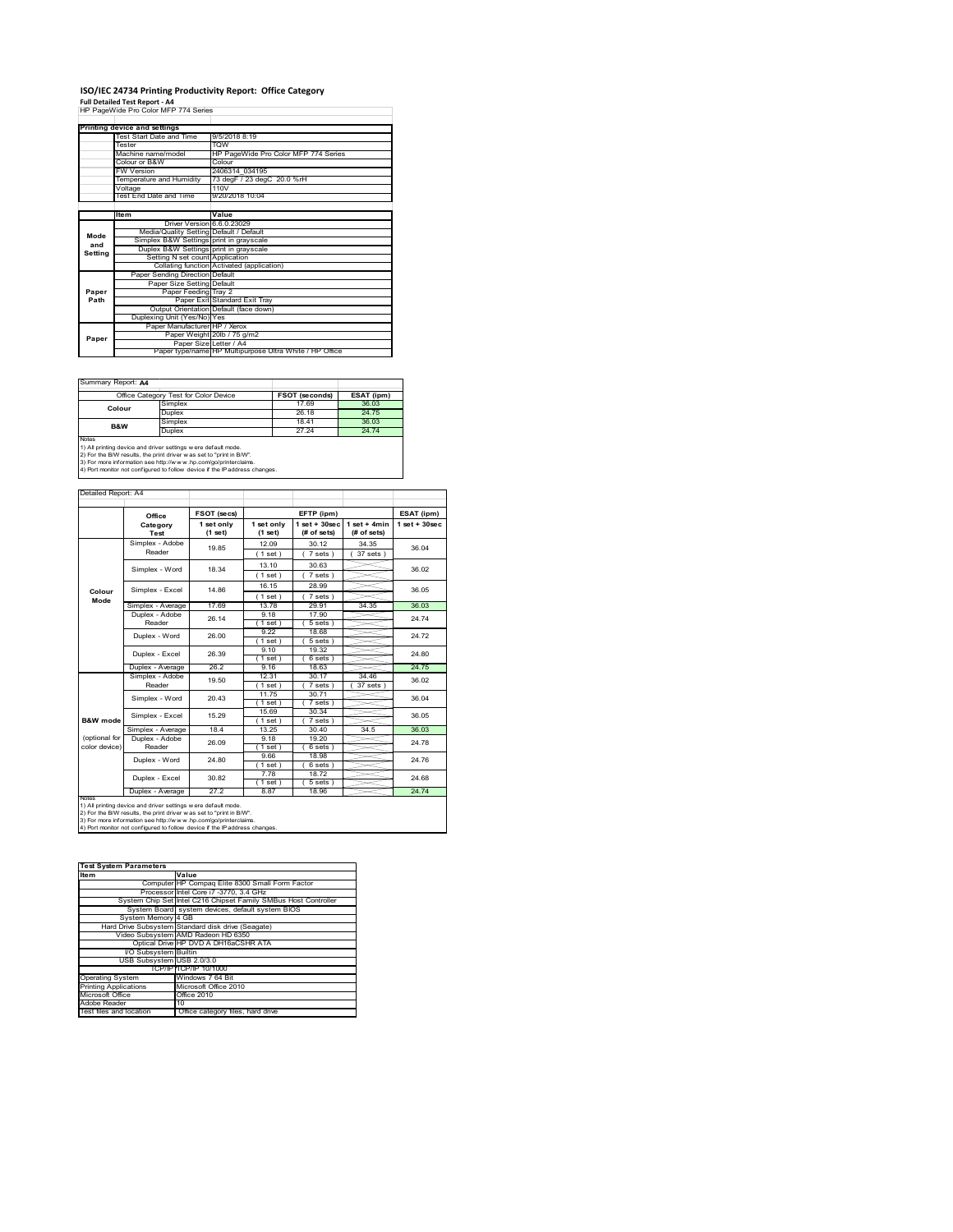## **ISO/IEC 24734 Printing Productivity Report: Office Category**

**Full Detailed Test Report ‐ Tabloid** HP PageWide Pro Color MFP 774 Series

| HP PageWide Pro Color MFP 774 Series |                                         |                                                         |  |
|--------------------------------------|-----------------------------------------|---------------------------------------------------------|--|
|                                      |                                         |                                                         |  |
|                                      | Printing device and settings            |                                                         |  |
|                                      | Test Start Date and Time                | 9/5/2018 8:19                                           |  |
|                                      | Tester                                  | <b>TOW</b>                                              |  |
|                                      | Machine name/model                      | HP PageWide Pro Color MFP 774 Series                    |  |
|                                      | Colour or B&W                           | Colour                                                  |  |
|                                      | <b>FW Version</b>                       | 2406314 034195                                          |  |
|                                      | Temperature and Humidity                | 73 degF / 23 degC 20.0 %rH                              |  |
|                                      | Voltage                                 | 110V                                                    |  |
|                                      | Test End Date and Time                  | 9/20/2018 10:04                                         |  |
|                                      |                                         |                                                         |  |
|                                      | ltem                                    | Value                                                   |  |
|                                      | Driver Version 6.6.0.23029              |                                                         |  |
| Mode                                 | Media/Quality Setting Default / Default |                                                         |  |
| and                                  | Simplex B&W Settings print in grayscale |                                                         |  |
| Setting                              | Duplex B&W Settings print in grayscale  |                                                         |  |
|                                      | Setting N set count Application         |                                                         |  |
|                                      |                                         | Collating function Activated (application)              |  |
|                                      | Paper Sending Direction Default         |                                                         |  |
|                                      | Paper Size Setting Default              |                                                         |  |
| Paper                                | Paper Feeding Tray 2                    |                                                         |  |
| Path                                 |                                         | Paper Exit Standard Exit Tray                           |  |
|                                      |                                         | Output Orientation Default (face down)                  |  |
|                                      | Duplexing Unit (Yes/No) Yes             |                                                         |  |
|                                      | Paper Manufacturer HP / Xerox           |                                                         |  |
| Paper                                |                                         | Paper Weight 20lb / 75 g/m2                             |  |
|                                      | Paper Size Letter / A4                  |                                                         |  |
|                                      |                                         | Paper type/name HP Multipurpose Ultra White / HP Office |  |

Summary Report: Tabloid

|                                                                                                                                                                                                                                                                                                 | Office Category Test for Color Device | <b>FSOT (seconds)</b> | ESAT (ipm) |  |  |
|-------------------------------------------------------------------------------------------------------------------------------------------------------------------------------------------------------------------------------------------------------------------------------------------------|---------------------------------------|-----------------------|------------|--|--|
| Color                                                                                                                                                                                                                                                                                           | Simplex                               | 17.05                 | 18.09      |  |  |
|                                                                                                                                                                                                                                                                                                 | Duplex                                | 25.88                 | 8.96       |  |  |
| <b>B&amp;W</b>                                                                                                                                                                                                                                                                                  | Simplex                               | 23.33                 | 18.08      |  |  |
|                                                                                                                                                                                                                                                                                                 | 37.74<br>Duplex                       |                       | 8.94       |  |  |
| Notes<br>1) All printing device and driver settings w ere default mode.<br>2) For the B/W results, the print driver was set to "print in B/W".<br>3) For more information see http://www.hp.com/go/printerclaims.<br>4) Port monitor not configured to follow device if the IP address changes. |                                       |                       |            |  |  |

 $\overline{\phantom{a}}$ 

| Detailed Report: Tabloid |  |  |
|--------------------------|--|--|
|                          |  |  |

|                                                                   | Office            | FSOT (secs)           |                       | EFTP (ipm)                       |                               | ESAT (ipm)        |
|-------------------------------------------------------------------|-------------------|-----------------------|-----------------------|----------------------------------|-------------------------------|-------------------|
|                                                                   | Category<br>Test  | 1 set only<br>(1 set) | 1 set only<br>(1 set) | $1$ set $+30$ sec<br>(# of sets) | $1$ set + 4min<br>(# of sets) | $1$ set $+30$ sec |
|                                                                   | Simplex - Adobe   | 29.81                 | 8.04                  | 15.08                            | 17.23                         | 18.10             |
|                                                                   | Reader            |                       | (1 set)               | 4 sets                           | $21$ sets $)$                 |                   |
|                                                                   | Simplex - Word    | 21.53                 | 11.14                 | 15.40                            |                               | 18.09             |
|                                                                   |                   |                       | (1 set)               | 4 sets)                          |                               |                   |
|                                                                   | Simplex - Excel   | 23.02                 | 10.42                 | 15 25                            |                               | 18 10             |
| <b>Color Mode</b>                                                 |                   |                       | (1 set)               | 4 sets )                         |                               |                   |
|                                                                   | Simplex - Average | 24.79                 | 9.86                  | 15.24                            | 17.23                         | 18.09             |
|                                                                   | Duplex - Adobe    | 43.16                 | 5.56                  | 7.96                             |                               | 8.94              |
|                                                                   | Reader            |                       | $1$ set)              | 3 sets )                         |                               |                   |
|                                                                   | Duplex - Word     | 39.15                 | 6.12                  | 8.08                             |                               | 8.92              |
|                                                                   |                   |                       | (1 set)               | 3 sets                           |                               |                   |
|                                                                   | Duplex - Excel    | 35.24                 | 6.80                  | 7.36<br>3 sets                   |                               | 9.04              |
|                                                                   | Duplex - Average  | 39.19                 | (1 set)<br>6.16       | 7.80                             |                               | 8.96              |
|                                                                   | Simplex - Adobe   |                       | 10.56                 | 15.28                            | 17.30                         |                   |
|                                                                   | Reader            | 2273                  | (1 set)               | 4 sets 1                         | 21 sets 1                     | 18.08             |
|                                                                   |                   | 25.83                 | 9.28                  | 15.33                            |                               |                   |
|                                                                   | Simplex - Word    |                       | (1 set )              | 4 sets )                         |                               | 18.10             |
|                                                                   | Simplex - Excel   | 21 41                 | 11.21                 | 15.44                            |                               | 18.08             |
| B&W mode                                                          |                   |                       | $1$ set)              | 4 sets )                         |                               |                   |
|                                                                   | Simplex - Average | 23.33                 | 10.35                 | 15.35                            | 17.30                         | 18.08             |
| (optional for                                                     | Duplex - Adobe    | 43.41                 | 5.52                  | 8.00                             |                               | 8.94              |
| color device)                                                     | Reader            |                       | (1 set)               | 3 sets                           |                               |                   |
|                                                                   | Duplex - Word     | 34 72                 | 6.90                  | 8.12                             |                               | 8.94              |
|                                                                   |                   |                       | $1$ set)              | $3 sets$ )                       |                               |                   |
|                                                                   | Duplex - Excel    | 35.09                 | 6.82                  | 7.80                             |                               | 8.94              |
|                                                                   |                   |                       | (1 set)               | 3 sets)                          |                               |                   |
| Duplex - Average<br>37 74<br>7.97<br>8.94<br>6.41<br><b>NOtes</b> |                   |                       |                       |                                  |                               |                   |

| <b>Test System Parameters</b> |                                                                 |  |  |  |  |
|-------------------------------|-----------------------------------------------------------------|--|--|--|--|
| <b>Item</b>                   | Value                                                           |  |  |  |  |
|                               | Computer HP Compag Elite 8300 Small Form Factor                 |  |  |  |  |
|                               | Processor Intel Core i7 -3770, 3.4 GHz                          |  |  |  |  |
|                               | System Chip Set Intel C216 Chipset Family SMBus Host Controller |  |  |  |  |
|                               | System Board system devices, default system BIOS                |  |  |  |  |
| System Memory 4 GB            |                                                                 |  |  |  |  |
|                               | Hard Drive Subsystem Standard disk drive (Seagate)              |  |  |  |  |
|                               | Video Subsystem AMD Radeon HD 6350                              |  |  |  |  |
|                               | Optical Drive HP DVD A DH16aCSHR ATA                            |  |  |  |  |
| <b>VO Subsystem Builtin</b>   |                                                                 |  |  |  |  |
| USB Subsystem USB 2.0/3.0     |                                                                 |  |  |  |  |
|                               | TCP/IPITCP/IP 10/1000                                           |  |  |  |  |
| <b>Operating System</b>       | Windows 7 64 Bit                                                |  |  |  |  |
| <b>Printing Applications</b>  | Microsoft Office 2010                                           |  |  |  |  |
| Microsoft Office              | Office 2010                                                     |  |  |  |  |
| Adobe Reader                  | 10                                                              |  |  |  |  |
| Test files and location       | Office category files, hard drive                               |  |  |  |  |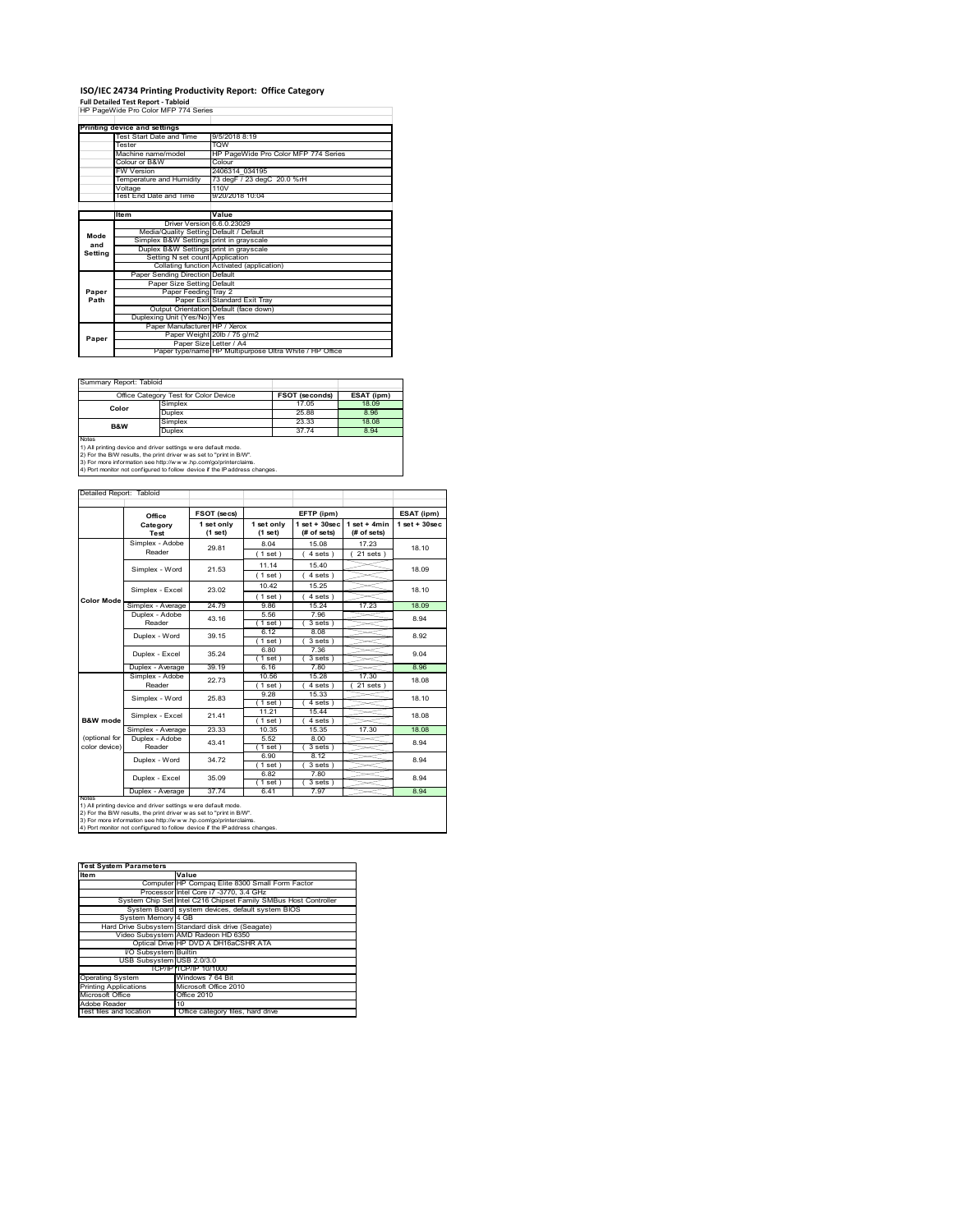### **ISO/IEC 24734 Printing Productivity Report: Office Category Full Detailed Test Report ‐ A3** HP PageWide Pro Color MFP 774 Series

|         | Printing device and settings            |                                                         |  |
|---------|-----------------------------------------|---------------------------------------------------------|--|
|         | <b>Test Start Date and Time</b>         | 9/5/2018 8:19                                           |  |
|         | Tester                                  | <b>TOW</b>                                              |  |
|         | Machine name/model                      | HP PageWide Pro Color MFP 774 Series                    |  |
|         | Colour or B&W                           | Colour                                                  |  |
|         | <b>FW Version</b>                       | 2406314 034195                                          |  |
|         | Temperature and Humidity                | 73 degF / 23 degC 20.0 %rH                              |  |
|         | Voltage                                 | 110V                                                    |  |
|         | Test End Date and Time                  | 9/20/2018 10:04                                         |  |
|         |                                         |                                                         |  |
|         | Item                                    | Value                                                   |  |
|         | Driver Version 6.6.0.23029              |                                                         |  |
| Mode    | Media/Quality Setting Default / Default |                                                         |  |
| and     | Simplex B&W Settings print in grayscale |                                                         |  |
| Setting | Duplex B&W Settings print in grayscale  |                                                         |  |
|         | Setting N set count Application         |                                                         |  |
|         |                                         | Collating function Activated (application)              |  |
|         | Paper Sending Direction Default         |                                                         |  |
|         | Paper Size Setting Default              |                                                         |  |
| Paper   | Paper Feeding Tray 2                    |                                                         |  |
| Path    |                                         | Paper Exit Standard Exit Tray                           |  |
|         |                                         | Output Orientation Default (face down)                  |  |
|         | Duplexing Unit (Yes/No) Yes             |                                                         |  |
|         | Paper Manufacturer HP / Xerox           |                                                         |  |
| Paper   |                                         | Paper Weight 20lb / 75 g/m2                             |  |
|         | Paper Size Letter / A4                  |                                                         |  |
|         |                                         | Paper type/name HP Multipurpose Ultra White / HP Office |  |

Summary Report: A3

| <b>Utilished And Internet And I</b>                                                                                                                                                                                                                                                             |                 |                       |            |  |
|-------------------------------------------------------------------------------------------------------------------------------------------------------------------------------------------------------------------------------------------------------------------------------------------------|-----------------|-----------------------|------------|--|
| Office Category Test for Color Device                                                                                                                                                                                                                                                           |                 | <b>FSOT (seconds)</b> | ESAT (ipm) |  |
| Color                                                                                                                                                                                                                                                                                           | Simplex         | 17 05                 | 18.08      |  |
|                                                                                                                                                                                                                                                                                                 | Duplex          | 25.88                 | 8.94       |  |
| B&W                                                                                                                                                                                                                                                                                             | Simplex         | 24.20                 | 18.07      |  |
|                                                                                                                                                                                                                                                                                                 | 35.43<br>Duplex |                       | 8.94       |  |
| Notes<br>1) All printing device and driver settings w ere default mode.<br>2) For the B/W results, the print driver was set to "print in B/W".<br>3) For more information see http://www.hp.com/go/printerclaims.<br>4) Port monitor not configured to follow device if the IP address changes. |                 |                       |            |  |

 $\overline{\phantom{a}}$ 

٦

|                     | T4) Port monitor not configured to follow device if the ⊪address changes. |  |  |  |
|---------------------|---------------------------------------------------------------------------|--|--|--|
|                     |                                                                           |  |  |  |
|                     |                                                                           |  |  |  |
|                     |                                                                           |  |  |  |
| Detailed Report: A3 |                                                                           |  |  |  |

|                     | Office                    | FSOT (secs)           |                       | EFTP (ipm)                       |                               |                    |  |
|---------------------|---------------------------|-----------------------|-----------------------|----------------------------------|-------------------------------|--------------------|--|
|                     | Category<br>Test          | 1 set only<br>(1 set) | 1 set only<br>(1 set) | $1$ set $+30$ sec<br>(# of sets) | $1$ set + 4min<br>(# of sets) | $1$ set + $30$ sec |  |
|                     | Simplex - Adobe           | 23.28                 | 10.31                 | 15.00                            | 17 23                         | 18.06              |  |
|                     | Reader                    |                       | (1 set)               | 4 sets)                          | $21$ sets $)$                 |                    |  |
|                     | Simplex - Word            | 26.46                 | 9.07                  | 15.39                            |                               | 18.08              |  |
|                     |                           |                       | (1 set)               | 4 sets)                          |                               |                    |  |
|                     | Simplex - Excel           | 21.96                 | 10.93                 | 15.42                            |                               | 18 11              |  |
| <b>Color Mode</b>   |                           |                       | $1$ set)              | 4 sets)                          |                               |                    |  |
|                     | Simplex - Average         | 23.90                 | 10.10                 | 15.27                            | 17.23                         | 18.08              |  |
|                     | Duplex - Adobe            | 36.78                 | 6.52                  | 7.88                             |                               | 8.94               |  |
|                     | Reader                    |                       | $1$ set)              | 3 sets)                          |                               |                    |  |
|                     | Duplex - Word             | 35.87                 | 6.68                  | 8.10                             |                               | 8.94               |  |
|                     |                           |                       | $1$ set)              | $3 sets$ )                       |                               |                    |  |
|                     | Duplex - Excel            | 35.31                 | 6.78                  | 8.04                             |                               | 8.96               |  |
|                     |                           |                       | $1$ set)              | 3 sets)                          |                               |                    |  |
|                     | Duplex - Average          | 35.99                 | 6.66                  | 8.00                             |                               | 8.94               |  |
|                     | Simplex - Adobe<br>Reader | 23.61                 | 10.16                 | 15.27                            | 17.47                         | 18.09              |  |
|                     |                           |                       | $1$ set)              | 4 sets 1                         | 21 sets                       |                    |  |
|                     | Simplex - Word            | 26.19                 | 9.16                  | 15.40                            |                               | 18.10              |  |
|                     |                           |                       | $1$ set)              | 4 sets)                          |                               |                    |  |
|                     | Simplex - Excel           | 22.80                 | 10.52                 | 15.39                            |                               | 18.04              |  |
| <b>B&amp;W</b> mode |                           |                       | $1$ set)              | 4 sets)                          |                               |                    |  |
|                     | Simplex - Average         | 24 20                 | 9.94                  | 15 35                            | 17.47                         | 18.07              |  |
| (optional for       | Duplex - Adobe            | 36.09                 | 6.64                  | 8.00                             |                               | 8.94               |  |
| color device)       | Reader                    |                       | $1$ set)              | 3 sets)                          |                               |                    |  |
|                     | Duplex - Word             | 35.46                 | 6.76                  | 8.10                             |                               | 8.94               |  |
|                     |                           |                       | $1$ set)              | 3 sets)                          |                               |                    |  |
|                     | Duplex - Excel            | 34.74                 | 6.90                  | 8.08                             |                               | 8.94               |  |
|                     |                           |                       | $1$ set)              | 3 sets)                          |                               |                    |  |
|                     | Duplex - Average          | 35.43                 | 6.76                  | 8.06                             |                               | 8.94               |  |

1) All printing device and driver settings were default mode.<br>2) For the B/W results, the print driver was set to "print in B/W".<br>3) For more information see http://www.hp.com/go/printerclaims.<br>4) Port monitor not configur

| <b>Test System Parameters</b> |                                                                 |  |  |  |
|-------------------------------|-----------------------------------------------------------------|--|--|--|
| <b>Item</b>                   | Value                                                           |  |  |  |
|                               | Computer HP Compag Elite 8300 Small Form Factor                 |  |  |  |
|                               | Processor Intel Core i7 -3770, 3.4 GHz                          |  |  |  |
|                               | System Chip Set Intel C216 Chipset Family SMBus Host Controller |  |  |  |
|                               | System Board system devices, default system BIOS                |  |  |  |
| System Memory 4 GB            |                                                                 |  |  |  |
|                               | Hard Drive Subsystem Standard disk drive (Seagate)              |  |  |  |
|                               | Video Subsystem AMD Radeon HD 6350                              |  |  |  |
|                               | Optical Drive HP DVD A DH16aCSHR ATA                            |  |  |  |
| I/O Subsystem Builtin         |                                                                 |  |  |  |
| USB Subsystem USB 2.0/3.0     |                                                                 |  |  |  |
|                               | TCP/IPITCP/IP 10/1000                                           |  |  |  |
| <b>Operating System</b>       | Windows 7 64 Bit                                                |  |  |  |
| <b>Printing Applications</b>  | Microsoft Office 2010                                           |  |  |  |
| Microsoft Office              | Office 2010                                                     |  |  |  |
| Adobe Reader                  | 10                                                              |  |  |  |
| Test files and location       | Office category files, hard drive                               |  |  |  |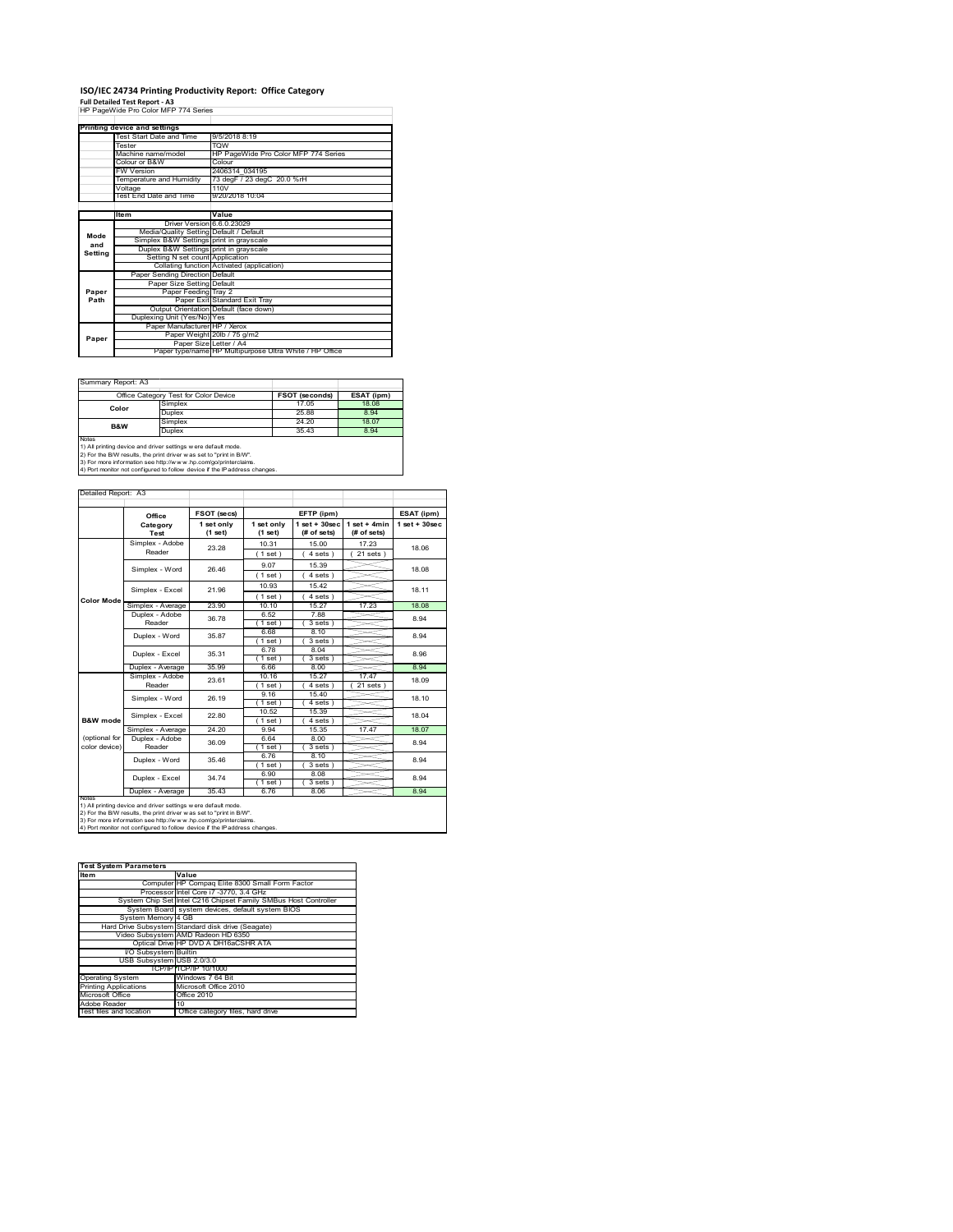# **ISO/IEC 24734 Printing Productivity Report: Office Category Feature Performance Full Report ‐ Office Feature Performance Test** HP PageWide Pro Color MFP 774 Series

|         | . catule reflormance run Report - Office reature reflormance rest<br>HP PageWide Pro Color MFP 774 Series |                                                         |  |  |  |
|---------|-----------------------------------------------------------------------------------------------------------|---------------------------------------------------------|--|--|--|
|         |                                                                                                           |                                                         |  |  |  |
|         | Printing device and settings                                                                              |                                                         |  |  |  |
|         | Test Start Date and Time                                                                                  | 9/5/2018 8:19                                           |  |  |  |
|         | Tester                                                                                                    | <b>TOW</b>                                              |  |  |  |
|         | Machine name/model                                                                                        | HP PageWide Pro Color MFP 774 Series                    |  |  |  |
|         | Colour or B&W                                                                                             | Colour                                                  |  |  |  |
|         | <b>FW Version</b>                                                                                         | 2406314 034195                                          |  |  |  |
|         | Temperature and Humidity                                                                                  | 73 degF / 23 degC 20.0 %rH                              |  |  |  |
|         | Voltage                                                                                                   | 110V                                                    |  |  |  |
|         | Test End Date and Time                                                                                    | 9/20/2018 10:04                                         |  |  |  |
|         |                                                                                                           |                                                         |  |  |  |
|         | <b>Item</b>                                                                                               | Value                                                   |  |  |  |
|         | Driver Version 6.6.0.23029                                                                                |                                                         |  |  |  |
| Mode    | Media/Quality Setting Default / Default                                                                   |                                                         |  |  |  |
| and     | Simplex B&W Settings print in grayscale                                                                   |                                                         |  |  |  |
| Setting | Duplex B&W Settings print in grayscale                                                                    |                                                         |  |  |  |
|         | Setting N set count Application                                                                           |                                                         |  |  |  |
|         |                                                                                                           | Collating function Activated (application)              |  |  |  |
|         | Paper Sending Direction Default                                                                           |                                                         |  |  |  |
|         | Paper Size Setting Default                                                                                |                                                         |  |  |  |
| Paper   | Paper Feeding Tray 2                                                                                      |                                                         |  |  |  |
| Path    |                                                                                                           | Paper Exit Standard Exit Tray                           |  |  |  |
|         |                                                                                                           | Output Orientation Default (face down)                  |  |  |  |
|         | Duplexing Unit (Yes/No) Yes                                                                               |                                                         |  |  |  |
|         | Paper Manufacturer HP / Xerox                                                                             |                                                         |  |  |  |
| Paper   |                                                                                                           | Paper Weight 20lb / 75 g/m2                             |  |  |  |
|         | Paper Size Letter / A4                                                                                    | Paper type/name HP Multipurpose Ultra White / HP Office |  |  |  |
|         |                                                                                                           |                                                         |  |  |  |

| ISO Print Productivity Report: Feature Performance Test Summary                                                                                                                                                                                                                             |               |                                      |                                      |  |
|---------------------------------------------------------------------------------------------------------------------------------------------------------------------------------------------------------------------------------------------------------------------------------------------|---------------|--------------------------------------|--------------------------------------|--|
| <b>Printing Modes</b>                                                                                                                                                                                                                                                                       |               | <b>Feature Performance Ratio</b>     |                                      |  |
| (Feature Adobe Reader - Office test file)                                                                                                                                                                                                                                                   |               | FSOT (base)<br><b>FSOT (feature)</b> | <b>ESAT (feature)</b><br>ESAT (base) |  |
| A5, Landscape Feed, Simplex, Colour                                                                                                                                                                                                                                                         | Simplex       | 117%                                 | 100%                                 |  |
| A5, Portrait Feed, Simplex, Colour                                                                                                                                                                                                                                                          | Simplex       |                                      |                                      |  |
| Legal, Simplex, Colour                                                                                                                                                                                                                                                                      | Simplex       | 97%                                  | 74%                                  |  |
| Legal, Duplex, Colour                                                                                                                                                                                                                                                                       | <b>Duplex</b> | 63%                                  | 68%                                  |  |
| A4, 1200 dpi, Simplex, Colour                                                                                                                                                                                                                                                               | Simplex       |                                      |                                      |  |
| Letter, 1200 dpi, Simplex, Colour                                                                                                                                                                                                                                                           | Simplex       |                                      |                                      |  |
| A4, General Office, Simplex, Colour                                                                                                                                                                                                                                                         | Simplex       | 130%                                 | 155%                                 |  |
| Letter, General Office, Simplex, Colour                                                                                                                                                                                                                                                     | Simplex       | 159%                                 | 155%                                 |  |
| A5, Landscape Feed, Simplex, B/W                                                                                                                                                                                                                                                            | Simplex       | 117%                                 | 100%                                 |  |
| A5, Portrait Feed, Simplex, B/W                                                                                                                                                                                                                                                             | Simplex       |                                      |                                      |  |
| Legal, Simplex, B/W                                                                                                                                                                                                                                                                         | Simplex       | 98%                                  | 73%                                  |  |
| Legal, Duplex, B/W                                                                                                                                                                                                                                                                          | <b>Duplex</b> | 67%                                  | 68%                                  |  |
| A4, 1200 dpi, Simplex, B/W                                                                                                                                                                                                                                                                  | Simplex       |                                      |                                      |  |
| Letter, 1200 dpi, Simplex, B/W                                                                                                                                                                                                                                                              | Simplex       |                                      |                                      |  |
| A4. General Office. Simplex. B/W                                                                                                                                                                                                                                                            | Simplex       | 146%                                 | 155%                                 |  |
| Letter, General Office, Simplex, B/W                                                                                                                                                                                                                                                        | Simplex       | 131%                                 | 155%                                 |  |
| Notes<br>1) All printing device and driver settings w ere default mode.<br>2) Test conducted with 8-paper Office Feature Performance file.<br>3) For more information see http://www.hp.com/go/printerclaims.<br>4) Port monitor not configured to follow device if the IP address changes. |               |                                      |                                      |  |

| <b>Printing Modes</b>                               |                     | <b>Base Printing Mode</b>  |                             | <b>Feature Performance</b>       |                                         |                                      |
|-----------------------------------------------------|---------------------|----------------------------|-----------------------------|----------------------------------|-----------------------------------------|--------------------------------------|
| Feature Adobe Reader - Office<br>test file (8-page) | <b>FSOT</b><br>Base | <b>ESAT</b><br><b>Base</b> | 1 set<br><b>FSOT (secs)</b> | $1$ set $+30$ sec.<br>ESAT (ipm) | FSOT (base)<br><b>FSOT</b><br>(feature) | <b>ESAT (feature)</b><br>ESAT (base) |
| A5. Landscape Feed. Simplex. Colour                 | 27.14               | 36.02                      | 23.25                       | 36 O                             | 117%                                    | 100%                                 |
| A5, Portrait Feed, Simplex, Colour                  | 27.14               | 36.02                      |                             |                                  |                                         |                                      |
| Legal, Simplex, Colour                              | 27.22               | 35 99                      | 28 21                       | 26.7                             | 97%                                     | 74%                                  |
| Legal, Duplex, Colour                               | 27.22               | 35 99                      | 43.82                       | 24 8                             | 63%                                     | 68%                                  |
| A4, 1200 dpi, Simplex, Colour                       | 27.14               | 36.02                      |                             |                                  |                                         |                                      |
| Letter, 1200 dpi, Simplex, Colour                   | 27.22               | 35 99                      |                             |                                  |                                         |                                      |
| A4. General Office. Simplex. Colour                 | 27.14               | 36.02                      | 20.92                       | 56.0                             | 130%                                    | 155%                                 |
| Letter, General Office, Simplex, Colour             | 27.22               | 35 99                      | 17.14                       | 55.9                             | 159%                                    | 155%                                 |
| A5. Landscape Feed. Simplex. B/W                    | 29.85               | 35 99                      | 25.59                       | 36 O                             | 117%                                    | 100%                                 |
| A5. Portrait Feed. Simplex. B/W                     | 29.85               | 35.99                      |                             |                                  |                                         |                                      |
| Legal, Simplex, B/W                                 | 26.5                | 36.03                      | 27.09                       | 26.6                             | 98%                                     | 73%                                  |
| Legal, Duplex, B/W                                  | 26.5                | 36.03                      | 39.64                       | 247                              | 67%                                     | 68%                                  |
| A4. 1200 dpi. Simplex. B/W                          | 29.85               | 35.99                      |                             |                                  |                                         |                                      |
| Letter, 1200 dpi, Simplex, B/W                      | 26.5                | 36.03                      |                             |                                  |                                         |                                      |
| A4, General Office, Simplex, B/W                    | 29.85               | 35 99                      | 20.5                        | 56.0                             | 146%                                    | 155%                                 |
| Letter, General Office, Simplex, B/W                | 26.5                | 36.03                      | 20.26                       | 55.9                             | 131%                                    | 155%                                 |

Notes<br>1) All printing device and driver settings were default mode.<br>2) Test conducted with 8-paper Office Feature Performance file<br>3) For more information see http://www.hp.com/go/printerclaims.<br>4) Por monitor not configur

|               | <b>Test System Parameters</b> |                                                                 |
|---------------|-------------------------------|-----------------------------------------------------------------|
|               | <b>Item</b>                   | Value                                                           |
|               |                               | Computer HP Compaq Elite 8300 Small Form Factor                 |
|               |                               | Processor Intel Core i7 -3770, 3.4 GHz                          |
|               |                               | System Chip Set Intel C216 Chipset Family SMBus Host Controller |
|               |                               | System Board system devices, default system BIOS                |
| Test          | System Memory 4 GB            |                                                                 |
| <b>System</b> |                               | Hard Drive Subsystem Standard disk drive (Seagate)              |
|               |                               | Video Subsystem AMD Radeon HD 6350                              |
|               |                               | Optical Drive HP DVD A DH16aCSHR ATA                            |
|               | I/O Subsystem Builtin         |                                                                 |
|               | USB Subsystem USB 2.0/3.0     |                                                                 |
| <b>VO</b>     |                               | TCP/IP TCP/IP 10/1000                                           |
|               | <b>Operating System</b>       | Windows 7 64 Bit                                                |
|               | <b>Printing Applications</b>  | Microsoft Office 2010                                           |
|               | Software Microsoft Office     | Office 2010                                                     |
|               | Adobe Reader                  | 10                                                              |
|               | Test files and location       | Office category files, hard drive                               |
|               |                               |                                                                 |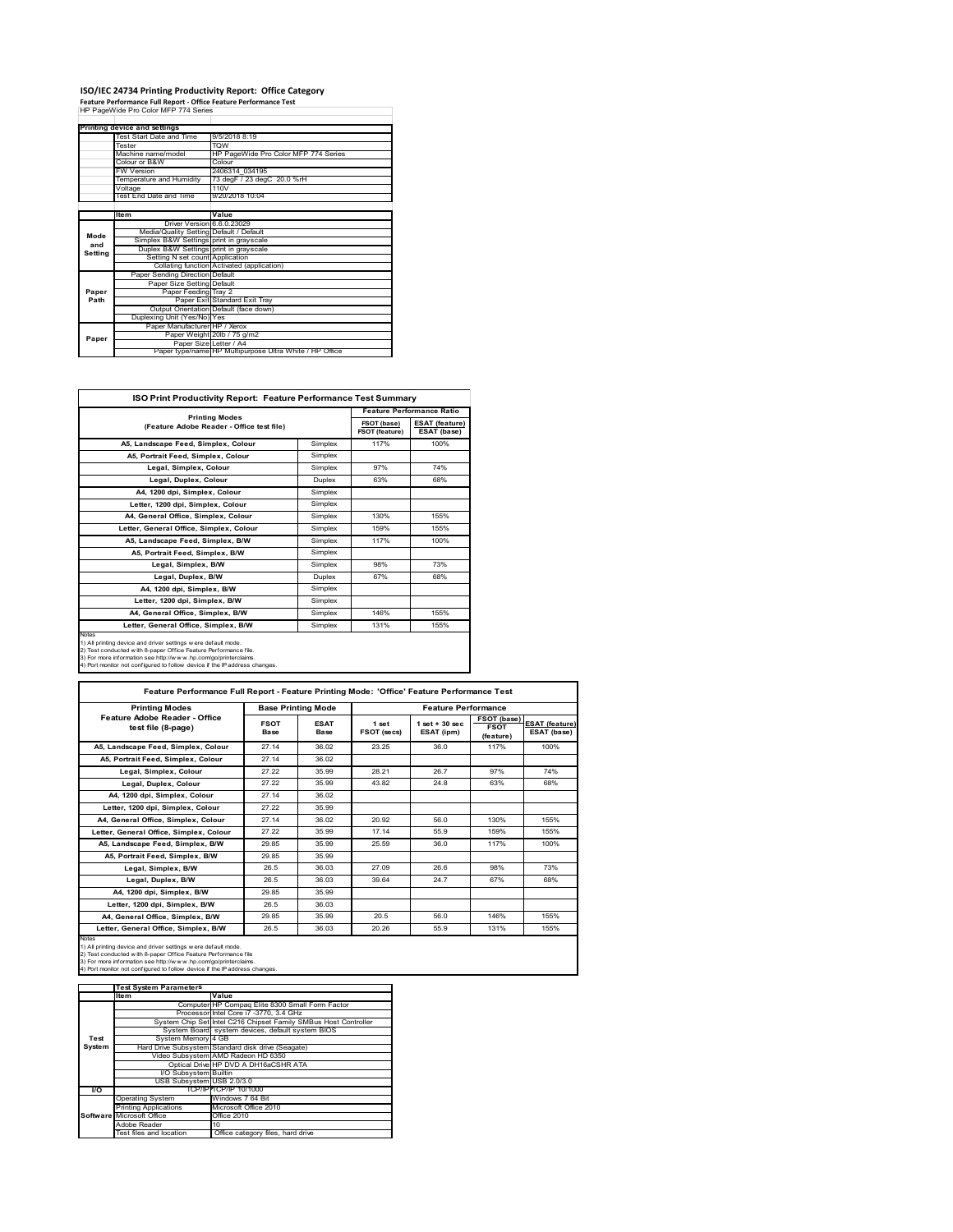#### **ISO/IEC 17629 First Print Out Time Report: Office Category Full Detailed Test Report ‐ LETTER** HP PageWide Pro Color MFP 774 Series h

|            | Printing device and settings               |                                      |
|------------|--------------------------------------------|--------------------------------------|
|            | Test Start Date and Time                   | 9/5/2018 8:19                        |
|            | Tester                                     | <b>TOW</b>                           |
|            | Machine name/model                         | HP PageWide Pro Color MFP 774 Series |
|            | Colour or B&W                              | Colour                               |
|            | <b>FW Version</b>                          | 2406314 034195                       |
|            | Configuration (options)                    | Default                              |
|            | Controller                                 | unknown                              |
|            | Printing device page count                 | Not Specified                        |
|            | Printing supplies page count Not Specified |                                      |
|            | Temperature and Humidity                   | 73 degF / 23 degC 20.0 %rH           |
|            | Voltage                                    | 110V                                 |
|            | Test End Date and Time                     | 9/20/2018 10:04                      |
|            |                                            |                                      |
|            | <b>Item</b>                                | Value                                |
| Mode       | PDL and driver version                     | 6.6.0.23029                          |
| and        | Print Quality mode                         | default                              |
| Setting    | <b>B&amp;W</b> settings                    | default                              |
|            | Paper feed orientation                     | Short Edge                           |
| Paper      | Paper type setting                         | default                              |
|            | Paper feeding                              | Standard cassette                    |
|            | Paper exit                                 | Standard exit tray                   |
| Paper Path | Output orientation                         | default (face up or face down)       |

**ISO First Page Out Time Summary Report: Office Category**

| Summary Report: Letter |         |                           |
|------------------------|---------|---------------------------|
|                        |         | FPOT from Ready (seconds) |
| Color                  | Simplex | 8.51                      |
|                        | Duplex  |                           |
| <b>B&amp;W</b>         | Simplex | 8.40                      |
|                        | Duplex  |                           |
| Notes                  |         |                           |

Notes<br>1) All printing device and driver settings were default mode.<br>2) For the BW results, the print driver was set to "print in BW".<br>3) For more information see http://www.hp.com/golprinterclaims.<br>4) Port montor not confi

|                                                                 | ISO First Page Out Time Report: Office Category                                                                                                                                                                                                                                                                                                                                                              |                            |                                   |                                   |                            |                   |            |
|-----------------------------------------------------------------|--------------------------------------------------------------------------------------------------------------------------------------------------------------------------------------------------------------------------------------------------------------------------------------------------------------------------------------------------------------------------------------------------------------|----------------------------|-----------------------------------|-----------------------------------|----------------------------|-------------------|------------|
| <b>Detailed Report: LETTER</b>                                  |                                                                                                                                                                                                                                                                                                                                                                                                              | Word<br>(seconds)          | Excel<br>(seconds)                | Adobe<br>Reader<br>(seconds)      | Average<br>(seconds)       | <b>Delay Time</b> |            |
|                                                                 | FPOT from Ready - Simplex                                                                                                                                                                                                                                                                                                                                                                                    | 8.54                       | 8.54                              | 8.43                              | 8.51                       | 47 Seconds        |            |
| <b>Color Mode</b>                                               | FPOT from Ready - Duplex                                                                                                                                                                                                                                                                                                                                                                                     |                            |                                   |                                   |                            |                   |            |
|                                                                 | FPOT from Sleep - Simplex                                                                                                                                                                                                                                                                                                                                                                                    |                            |                                   | 21.47                             |                            | 76 Minutes        |            |
|                                                                 | Recovery Time                                                                                                                                                                                                                                                                                                                                                                                                |                            |                                   | 13.0                              |                            |                   |            |
|                                                                 | FPOT from Off - Simplex                                                                                                                                                                                                                                                                                                                                                                                      |                            |                                   | 193.74                            |                            |                   |            |
|                                                                 | Warm-up Time                                                                                                                                                                                                                                                                                                                                                                                                 |                            |                                   | 185.31                            |                            |                   |            |
|                                                                 | FPOT from Ready - Simplex                                                                                                                                                                                                                                                                                                                                                                                    | 8.34                       | 8.42                              | 8.43                              | 8.40                       | 47 Seconds        |            |
|                                                                 | FPOT from Ready - Duplex                                                                                                                                                                                                                                                                                                                                                                                     |                            |                                   |                                   |                            |                   |            |
| <b>B&amp;W Mode</b>                                             | FPOT from Sleep - Simplex                                                                                                                                                                                                                                                                                                                                                                                    |                            |                                   | 23.07                             |                            | 76 Minutes        |            |
|                                                                 | Recovery Time                                                                                                                                                                                                                                                                                                                                                                                                |                            |                                   | 14.6                              |                            |                   |            |
|                                                                 |                                                                                                                                                                                                                                                                                                                                                                                                              |                            |                                   |                                   |                            |                   |            |
|                                                                 | FPOT from Off - Simplex                                                                                                                                                                                                                                                                                                                                                                                      |                            |                                   | 202.04                            |                            |                   |            |
|                                                                 | Warm-up Time                                                                                                                                                                                                                                                                                                                                                                                                 |                            |                                   | 193.61                            |                            |                   |            |
| Notes<br><b>HP Data Table</b><br><b>Detailed Report: LETTER</b> | 1) All printing device and driver settings w ere default mode.<br>2) For the B/W results, the print driver w as set to "print in B/W".<br>3) For more information see http://www.hp.com/go/printerclaims.<br>4) Port monitor not configured to follow device if the IP address changes.<br>5) Page counts w ere collected after completion of the tests.<br>6) Details for FPOT from Sleep are show n below. | <b>FPOT Ava</b><br>(se cs) | FPOT (secs)<br><b>Iteration 1</b> | FPOT (secs)<br><b>Iteration 2</b> | FPOT (secs)<br>Iteration 3 | Application       | Delay Time |
|                                                                 | FPOT from Sleep                                                                                                                                                                                                                                                                                                                                                                                              | 21.47                      | 21.89                             | 21.04                             | N/A                        | Adobe Reader      | 76 Minutes |
| <b>Color Mode</b>                                               | FPOT from Sleep (15 minutes)<br>HP/Non ISO Test                                                                                                                                                                                                                                                                                                                                                              | 11.52                      | 11.45                             | 11.58                             | N/A                        | Adobe Reader      | 15 Minutes |
| <b>B&amp;W Mode</b>                                             | FPOT from Sleep                                                                                                                                                                                                                                                                                                                                                                                              | 23.07                      | 22.89                             | 23.24                             | N/A                        | Adobe Reader      | 76 Minutes |

|            | <b>Test System Parameters</b> |                                                       |
|------------|-------------------------------|-------------------------------------------------------|
|            | lte m                         | Value                                                 |
|            | Computer                      | HP Compag Elite 8300 Small Form Factor                |
|            | Processor                     | Intel Core i7 -3770, 3.4 GHz                          |
|            | System Chip Set               | Intel C216 Chipset Family SMBus Host Controller       |
|            | System Board                  | system devices, default system BIOS                   |
| Test       | <b>System Memory</b>          | 4 GB                                                  |
| System     | <b>Hard Drive Subsystem</b>   | Standard disk drive (Seagate)                         |
|            | Video Subsystem               | AMD Radeon HD 6350                                    |
|            | Optical Drive                 | HP DVD A DH16aCSHR ATA                                |
|            | I/O Subsystem                 | Builtin                                               |
|            | <b>USB Subsystem</b>          | USB 2.0/3.0                                           |
| Printing   |                               |                                                       |
| Device     | TCP/IP                        | 10/1000                                               |
| Connection |                               |                                                       |
|            | <b>Operating System</b>       | Windows 7 Business/Ultimate, 64 bit, Build 7601, SP 1 |
|            | <b>Printing Applications</b>  | Microsoft Office 2010 SP2                             |
| Software   |                               | Adobe Reader 10.1.4                                   |
|            | <b>Print Driver</b>           | 6.6.0.23029                                           |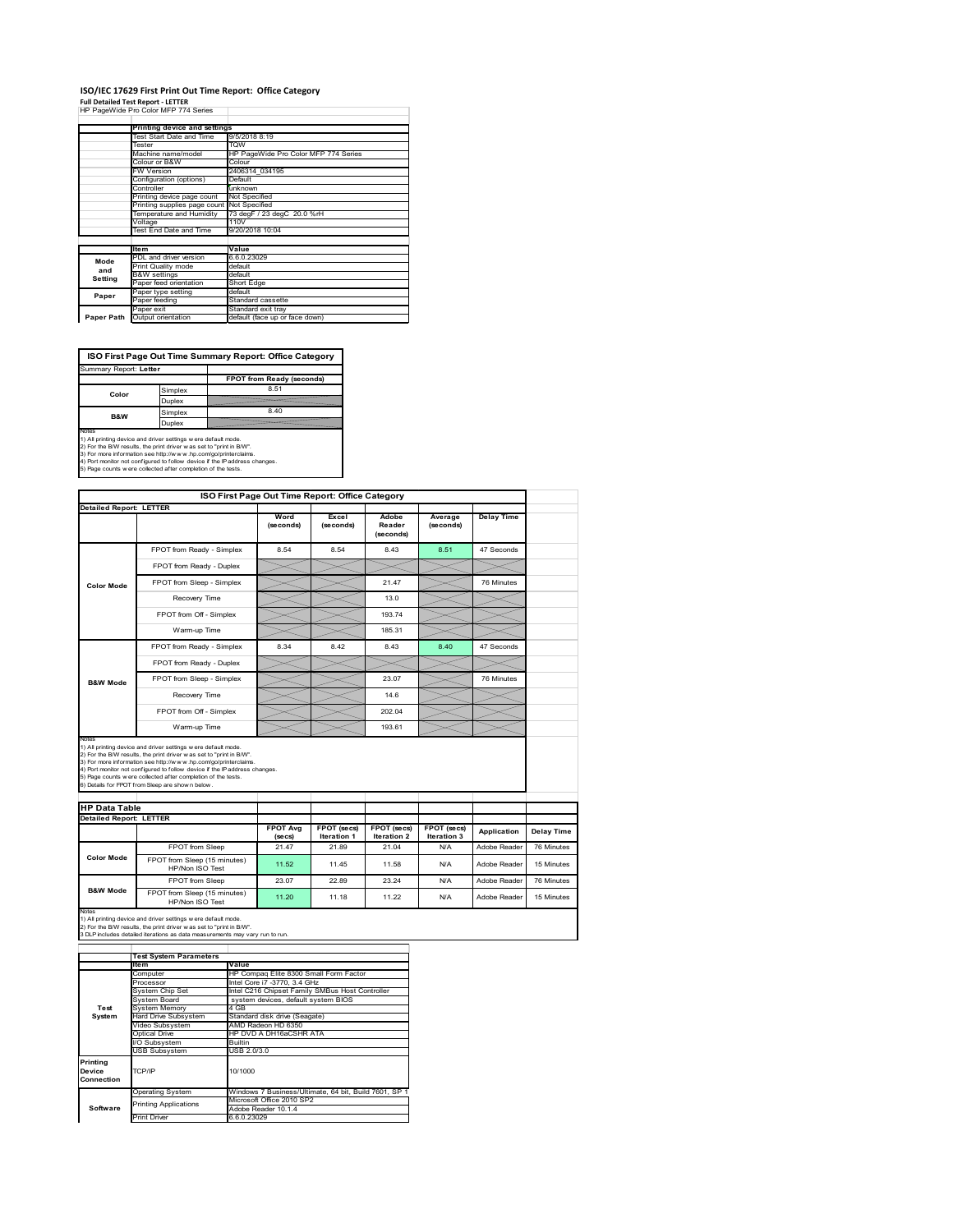## **ISO/IEC 17629 First Print Out Time Report: Office Category**

**Full Detailed Test Report ‐ A4** HP PageWide Pro Color MFP 774 Series

|            | Printing device and settings |                                      |
|------------|------------------------------|--------------------------------------|
|            | Test Start Date and Time     | 9/5/2018 8:19                        |
|            | Tester                       | <b>TOW</b>                           |
|            | Machine name/model           | HP PageWide Pro Color MFP 774 Series |
|            | Colour or B&W                | Colour                               |
|            | FW Version                   | 2406314 034195                       |
|            | Configuration (options)      | Default                              |
|            | Controller                   | unknown                              |
|            | Printing device page count   | Not Specified                        |
|            | Printing supplies page count | Not Specified                        |
|            | Temperature and Humidity     | 73 degF / 23 degC 20.0 %rH           |
|            | Voltage                      | 110V                                 |
|            | Test End Date and Time       | 9/20/2018 10:04                      |
|            |                              |                                      |
|            | <b>Item</b>                  | Value                                |
| Mode       | PDL and driver version       | 6.6.0.23029                          |
| and        | Print Quality mode           | default                              |
| Setting    | <b>B&amp;W</b> settings      | default                              |
|            | Paper feed orientation       | Short Edge                           |
| Paper      | Paper type setting           | default                              |
|            | Paper feeding                | Standard cassette                    |
|            | Paper exit                   | Standard exit tray                   |
| Paper Path | Output orientation           | default (face up or face down)       |

**ISO First Page Out Time Summary Report: Office Category**

| Summary Report: A4 |         |                           |
|--------------------|---------|---------------------------|
|                    |         | FPOT from Ready (seconds) |
| Colour             | Simplex | 8.48                      |
|                    | Duplex  |                           |
| <b>B&amp;W</b>     | Simplex | 8.39                      |
|                    | Duplex  |                           |
| $h1 - h - h$       |         |                           |

Notes<br>1) All printing device and driver settings were default mode.<br>2) For the BAV results, the print driver was set to "print in BAV".<br>3) For more information see http://www.hp.com/golprinterclaims.<br>4) Port monitor not co

|                               |                                                                                                                                                                                                                                                                                                                                                                                                             | ISO First Page Out Time Report: Office Category |                                   |                              |                                   |                   |                                                      |
|-------------------------------|-------------------------------------------------------------------------------------------------------------------------------------------------------------------------------------------------------------------------------------------------------------------------------------------------------------------------------------------------------------------------------------------------------------|-------------------------------------------------|-----------------------------------|------------------------------|-----------------------------------|-------------------|------------------------------------------------------|
| <b>Detailed Report: A4</b>    |                                                                                                                                                                                                                                                                                                                                                                                                             | Word<br>(seconds)                               | Excel<br>(seconds)                | Adobe<br>Reader<br>(seconds) | Average<br>(seconds)              | <b>Delay Time</b> |                                                      |
|                               | FPOT from Ready - Simplex                                                                                                                                                                                                                                                                                                                                                                                   | 8.41                                            | 8.45                              | 8.57                         | 8.48                              | 47 Seconds        |                                                      |
| <b>Color Mode</b>             | FPOT from Ready - Duplex                                                                                                                                                                                                                                                                                                                                                                                    |                                                 |                                   |                              |                                   |                   |                                                      |
|                               | FPOT from Sleep - Simplex                                                                                                                                                                                                                                                                                                                                                                                   |                                                 |                                   | 26.34                        |                                   | 76 Minutes        |                                                      |
|                               | Recovery Time                                                                                                                                                                                                                                                                                                                                                                                               |                                                 |                                   | 17.8                         |                                   |                   |                                                      |
|                               | FPOT from Off - Simplex                                                                                                                                                                                                                                                                                                                                                                                     |                                                 |                                   | 193.62                       |                                   |                   |                                                      |
|                               | Warm-up Time                                                                                                                                                                                                                                                                                                                                                                                                |                                                 |                                   | 185.05                       |                                   |                   |                                                      |
|                               | FPOT from Ready - Simplex                                                                                                                                                                                                                                                                                                                                                                                   | 7.99                                            | 8.34                              | 8.84                         | 8.39                              | 47 Seconds        |                                                      |
|                               | FPOT from Ready - Duplex                                                                                                                                                                                                                                                                                                                                                                                    |                                                 |                                   |                              |                                   |                   |                                                      |
| <b>B&amp;W Mode</b>           | FPOT from Sleep - Simplex                                                                                                                                                                                                                                                                                                                                                                                   |                                                 |                                   | 25.85                        |                                   | 76 Minutes        |                                                      |
|                               | Recovery Time                                                                                                                                                                                                                                                                                                                                                                                               |                                                 |                                   | 170                          |                                   |                   |                                                      |
|                               |                                                                                                                                                                                                                                                                                                                                                                                                             |                                                 |                                   |                              |                                   |                   |                                                      |
|                               | FPOT from Off - Simplex                                                                                                                                                                                                                                                                                                                                                                                     |                                                 |                                   | 190.58                       |                                   |                   |                                                      |
|                               | Warm-up Time                                                                                                                                                                                                                                                                                                                                                                                                |                                                 |                                   | 181.74                       |                                   |                   |                                                      |
| Notes<br><b>HP Data Table</b> | 1) All printing device and driver settings w ere default mode.<br>2) For the B/W results, the print driver was set to "print in B/W".<br>3) For more information see http://www.hp.com/go/printerclaims.<br>4) Port monitor not configured to follow device if the IP address changes.<br>5) Page counts w ere collected after completion of the tests.<br>6) Details for FPOT from Sleep are show n below. |                                                 |                                   |                              |                                   |                   |                                                      |
|                               |                                                                                                                                                                                                                                                                                                                                                                                                             |                                                 |                                   |                              |                                   |                   |                                                      |
| <b>Detailed Report: A4</b>    |                                                                                                                                                                                                                                                                                                                                                                                                             | <b>FPOT Avg</b><br>(se cs)                      | FPOT (secs)<br><b>Iteration 1</b> | FPOT (secs)<br>Iteration 2   | FPOT (secs)<br><b>Iteration 3</b> | Application       |                                                      |
|                               | FPOT from Sleep                                                                                                                                                                                                                                                                                                                                                                                             | 26.34                                           | 26.53                             | 26.14                        | N/A                               | Adobe Reader      |                                                      |
| <b>Color Mode</b>             | FPOT from Sleep (15 minutes)<br>HP/Non ISO Test                                                                                                                                                                                                                                                                                                                                                             | 11.71                                           | 11.78                             | 11.63                        | N/A                               | Adobe Reader      |                                                      |
| <b>B&amp;W Mode</b>           | FPOT from Sleep                                                                                                                                                                                                                                                                                                                                                                                             | 25.85                                           | 25.56                             | 26.14                        | N/A                               | Adobe Reader      | Delay Time<br>76 Minutes<br>15 Minutes<br>76 Minutes |

|                                  | <b>Test System Parameters</b> |                                                       |
|----------------------------------|-------------------------------|-------------------------------------------------------|
|                                  | Item                          | Value                                                 |
|                                  | Computer                      | HP Compag Elite 8300 Small Form Factor                |
|                                  | Processor                     | Intel Core i7 -3770, 3.4 GHz                          |
|                                  | System Chip Set               | Intel C216 Chipset Family SMBus Host Controller       |
|                                  | System Board                  | system devices, default system BIOS                   |
| Test                             | <b>System Memory</b>          | 4 GB                                                  |
| System                           | <b>Hard Drive Subsystem</b>   | Standard disk drive (Seagate)                         |
|                                  | Video Subsystem               | AMD Radeon HD 6350                                    |
|                                  | Optical Drive                 | HP DVD A DH16aCSHR ATA                                |
|                                  | I/O Subsystem                 | <b>Builtin</b>                                        |
|                                  | <b>USB Subsystem</b>          | USB 2.0/3.0                                           |
| Printing<br>Device<br>Connection | TCP/IP                        | 10/1000                                               |
|                                  | <b>Operating System</b>       | Windows 7 Business/Ultimate, 64 bit, Build 7601, SP 1 |
|                                  | <b>Printing Applications</b>  | Microsoft Office 2010 SP2                             |
| Software                         |                               | Adobe Reader 10.1.4                                   |
|                                  | <b>Print Driver</b>           | 6.6.0.23029                                           |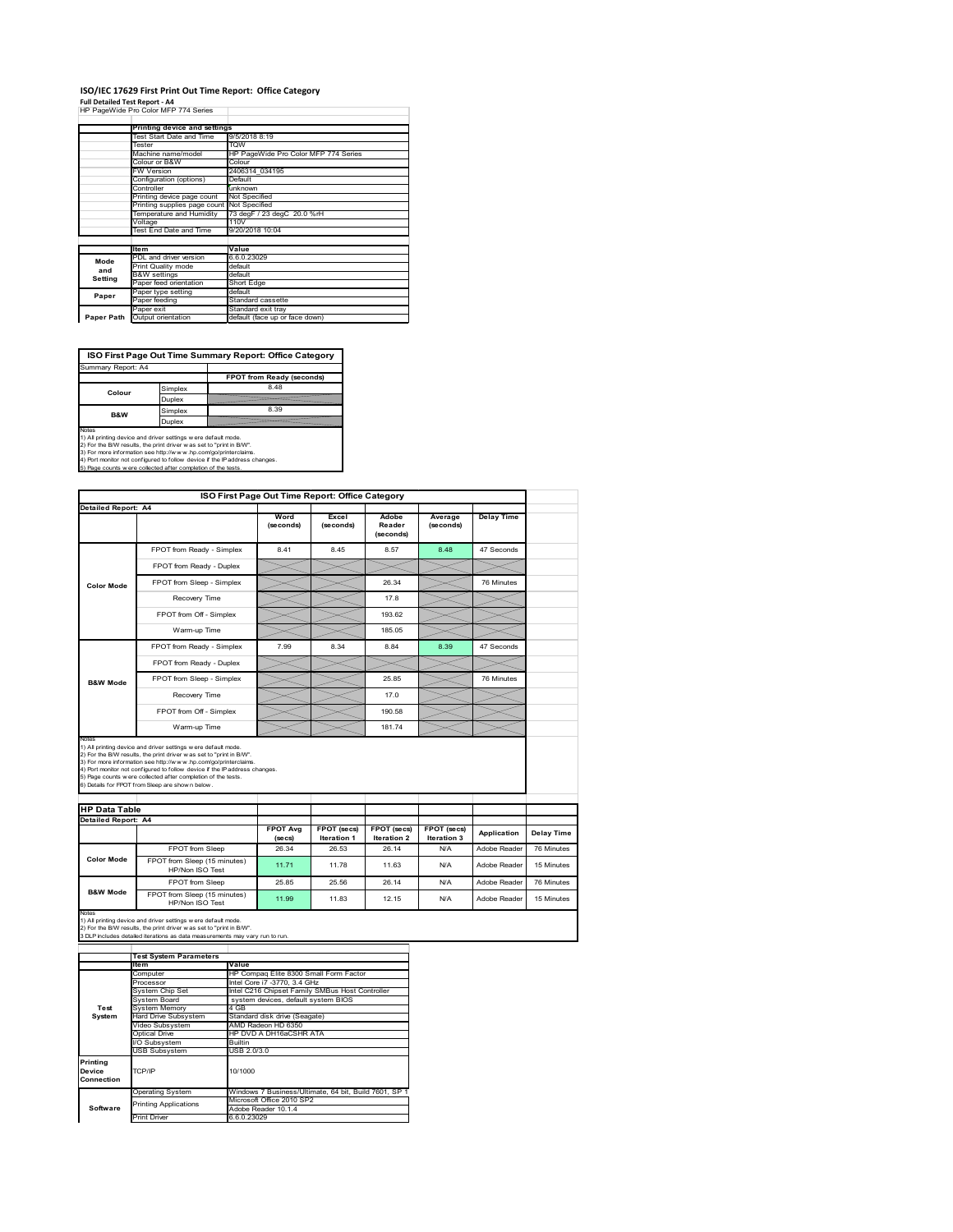### **ISO/IEC 29183 Copy Productivity Report**

#### **Full Detailed Test Report ‐ LETTER**

|           | HP PageWide Pro Color MFP 774 Series     |                                                         |
|-----------|------------------------------------------|---------------------------------------------------------|
|           |                                          |                                                         |
|           | <b>Machine Setup Information</b>         |                                                         |
|           | Test Start Date and Time 9/13/2018 11:01 |                                                         |
|           | <b>Tester TQW</b>                        |                                                         |
|           |                                          | Machine name/model HP PageWide Pro Color MFP 774 Series |
|           | Colour or B&W Colour                     |                                                         |
|           |                                          | FW Version 2406314 034195                               |
|           | Configuration (options) Not Specified    |                                                         |
|           |                                          | Temperature and Humidity 73 degF / 23 degC 20.0 %rH     |
|           | Test End Date and Time: 9/20/2018 8:57   |                                                         |
|           |                                          |                                                         |
|           | Pre-set Item                             | Pre-set Value                                           |
|           | <b>Output Resolution Default</b>         |                                                         |
|           | Output Quality Default                   |                                                         |
| Mode      |                                          | Copying Mode Colour for Colour and B&W for B&W          |
|           | Auto Density Adjustment Default          |                                                         |
|           |                                          | Collating function Set in Control Panel                 |
| Paper     | Paper Sending Direction Default          |                                                         |
|           | Paper Type Setting Default               |                                                         |
| Paper     | Paper Feeding Tray 2                     |                                                         |
| Path      | Paper Exit Default                       |                                                         |
|           |                                          | Face Up Exit Default (face down)                        |
|           | <b>Fixing Capability Default</b>         |                                                         |
| Temporary | Image Quality Stability Default          |                                                         |
| Stop      | Capacity of Paper Default                |                                                         |
|           | Others None                              |                                                         |
|           |                                          |                                                         |
|           | Paper Manufacturer HP / Xerox            |                                                         |
|           |                                          | Paper Weight 20lb / 75 g/m2                             |
| Paper     | Paper Size Letter / A4                   |                                                         |
|           |                                          | Paper type/name HP Multipurpose Ultra White / HP Office |

| Summary Report: Letter |              |             |
|------------------------|--------------|-------------|
|                        |              |             |
|                        | <b>sFCOT</b> | sESAT (ipm) |
| Color                  | 10.73        | 36.14       |
| B&W                    | 8.76         | 36.07       |
| <b>Nickon</b>          |              |             |

Notes<br>First Copy Out and Copy Speed measured using ISO/IEC 29183, excludes first set of test<br>documents. For more information see http://www..hp.com/go/printerclaims. Exact speed varies

depending on the system configuration and document.<br>Only Target A w as used, all test documents have the same Saturated throughput. Reference<br>ISO/IEC29183:2010 Clause 5, Sections 5.3.1 and 5.3.2

| Detailed Report: LETTER |               |              |       |             |                |             |
|-------------------------|---------------|--------------|-------|-------------|----------------|-------------|
|                         |               |              |       | sEFTP (ipm) |                |             |
|                         | <b>Target</b> | sFCOT (secs) | 1copy | 1copy+30sec | 1copy+4minutes | sESAT (ipm) |
|                         | A             | 10.73        | 5.60  | 25.78       | 34.11          | 36.14       |
|                         |               |              |       | 20 sets     | 153 sets       |             |
|                         | B             |              |       |             |                |             |
|                         |               |              |       |             |                |             |
| Color                   | C             |              |       |             |                |             |
|                         |               |              |       |             |                |             |
|                         | D             |              |       |             |                |             |
|                         | Average       | 10.73        | 5.60  | 25.78       | 34.11          | 36.14       |
|                         | A             | 8.76         | 6.85  | 26.57       | 34.04          | 36.07       |
|                         |               |              |       | 21 sets     | 157 sets       |             |
|                         | B             |              |       |             |                |             |
|                         |               |              |       |             |                |             |
| <b>B&amp;W</b>          | $\mathsf{C}$  |              |       |             |                |             |
|                         |               |              |       |             |                |             |
|                         | D             |              |       |             |                |             |
|                         | Average       | 8.76         | 6.85  | 26.57       | 34.04          | 36.07       |

#### Notes

First Copy Out and Copy Speed measured using ISO/IEC 29183, excludes first set of test documents. For more information see<br>http://w w w.hp.com/go/printerclaims. Exact speed varies depending on the system configuration and 5.3.1 and 5.3.2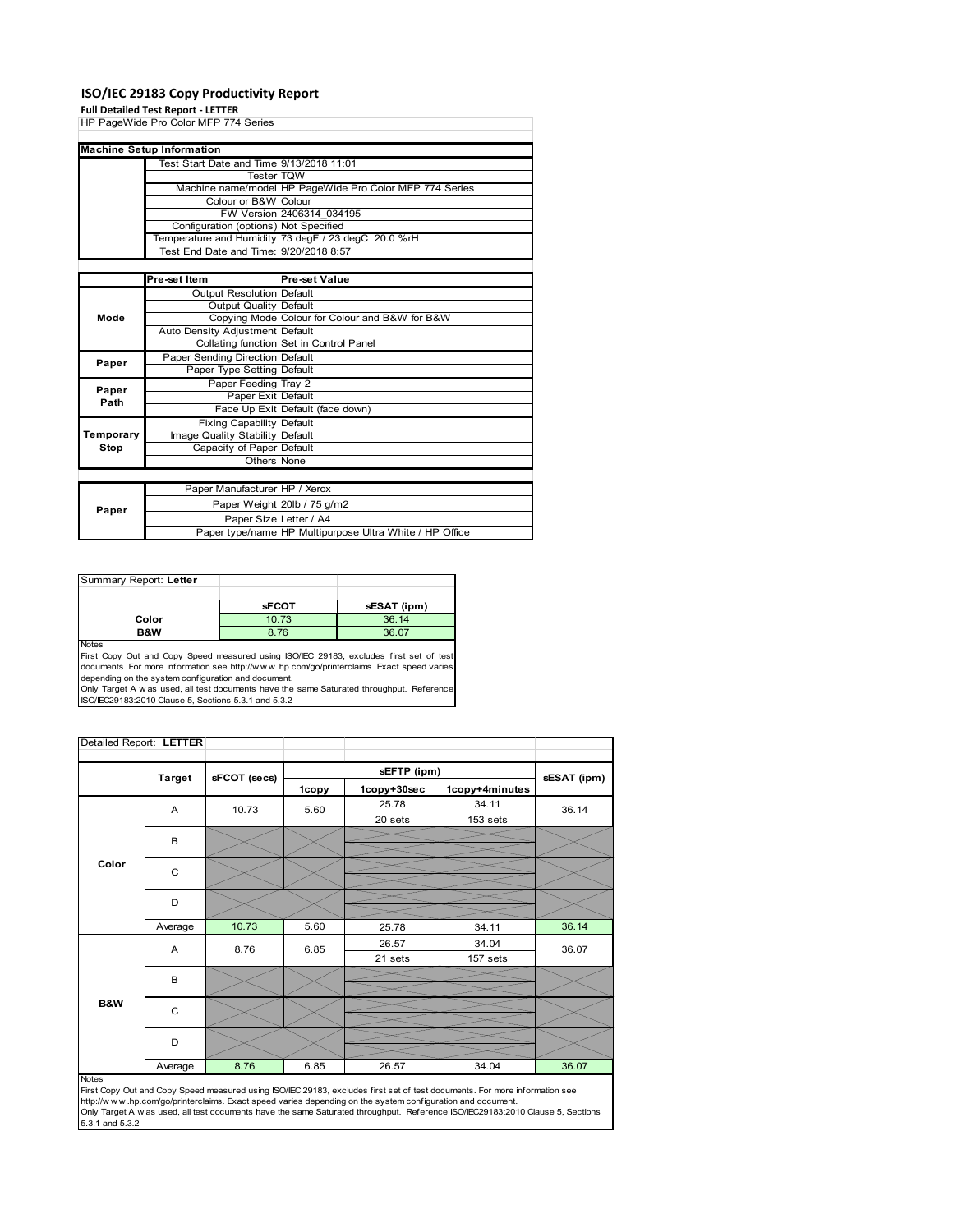### **ISO/IEC 29183 Copy Productivity Report**

### **Full Detailed Test Report ‐ A4**

|           | HP PageWide Pro Color MFP 774 Series     |                                                         |
|-----------|------------------------------------------|---------------------------------------------------------|
|           |                                          |                                                         |
|           | <b>Machine Setup Information</b>         |                                                         |
|           | Test Start Date and Time 9/13/2018 11:01 |                                                         |
|           | <b>Tester TOW</b>                        |                                                         |
|           |                                          | Machine name/model HP PageWide Pro Color MFP 774 Series |
|           | Colour or B&W Colour                     |                                                         |
|           |                                          | FW Version 2406314 034195                               |
|           | Configuration (options) Not Specified    |                                                         |
|           |                                          | Temperature and Humidity 73 degF / 23 degC 20.0 %rH     |
|           | Test End Date and Time: 9/20/2018 8:57   |                                                         |
|           |                                          |                                                         |
|           | Pre-set Item                             | <b>Pre-set Value</b>                                    |
|           | <b>Output Resolution Default</b>         |                                                         |
|           | Output Quality Default                   |                                                         |
| Mode      |                                          | Copying Mode Colour for Colour and B&W for B&W          |
|           | Auto Density Adjustment Default          |                                                         |
|           |                                          | Collating function Set in Control Panel                 |
| Paper     | Paper Sending Direction Default          |                                                         |
|           | Paper Type Setting Default               |                                                         |
| Paper     | Paper Feeding Tray 2                     |                                                         |
| Path      | Paper Exit Default                       |                                                         |
|           |                                          | Face Up Exit Default (face down)                        |
|           | <b>Fixing Capability Default</b>         |                                                         |
| Temporary | Image Quality Stability Default          |                                                         |
| Stop      | Capacity of Paper Default                |                                                         |
|           | Others None                              |                                                         |
|           |                                          |                                                         |
|           | Paper Manufacturer HP / Xerox            |                                                         |
| Paper     |                                          | Paper Weight 20lb / 75 g/m2                             |
|           | Paper Size Letter / A4                   |                                                         |
|           |                                          | Paper type/name HP Multipurpose Ultra White / HP Office |

Summary Report: **A4 sFCOT sESAT** (ipm)<br>10.79 36.12 **Colour 10.79 36.12<br>
<b>B&W** 10.30 36.09

Notes<br>First Copy Out and Copy Speed measured using ISO/IEC 29183, excludes first set of test<br>documents. For more information see http://www..hp.com/go/printerclaims. Exact speed varies depending on the system configuration and document.

Only Target A w as used, all test documents have the same Saturated throughput. Reference ISO/IEC29183:2010 Clause 5, Sections 5.3.1 and 5.3.2

| Detailed Report: A4 |               |              |       |             |                |             |
|---------------------|---------------|--------------|-------|-------------|----------------|-------------|
|                     |               |              |       | sEFTP (ipm) |                |             |
|                     | <b>Target</b> | sFCOT (secs) | 1copy | 1copy+30sec | 1copy+4minutes | sESAT (ipm) |
|                     | A             | 10.79        | 5.56  | 26.62       | 34.39          | 36.12       |
|                     |               |              |       | 22 sets     | 164 sets       |             |
|                     | B             |              |       |             |                |             |
|                     |               |              |       |             |                |             |
| Colour              | $\mathsf{C}$  |              |       |             |                |             |
|                     |               |              |       |             |                |             |
|                     | D             |              |       |             |                |             |
|                     |               |              |       |             |                |             |
|                     | Average       | 10.79        | 5.56  | 26.62       | 34.39          | 36.12       |
|                     | A             | 10.30        | 5.83  | 25.89       | 34.20          | 36.09       |
|                     |               |              |       | 21 sets     | 156 sets       |             |
|                     | B             |              |       |             |                |             |
| <b>B&amp;W</b>      |               |              |       |             |                |             |
|                     | C             |              |       |             |                |             |
|                     |               |              |       |             |                |             |
|                     | D             |              |       |             |                |             |
|                     | Average       | 10.30        | 5.83  | 25.89       | 34.20          | 36.09       |

**36.09** 

Average 10.30 5.83 525.89 34.20 36.09<br>First Copy Out and Copy Speed measured using ISO/IEC 29183, excludes first set of test documents. For more information see<br>Inttp://www.hp.com/go/printerclaims. Exact speed varies depen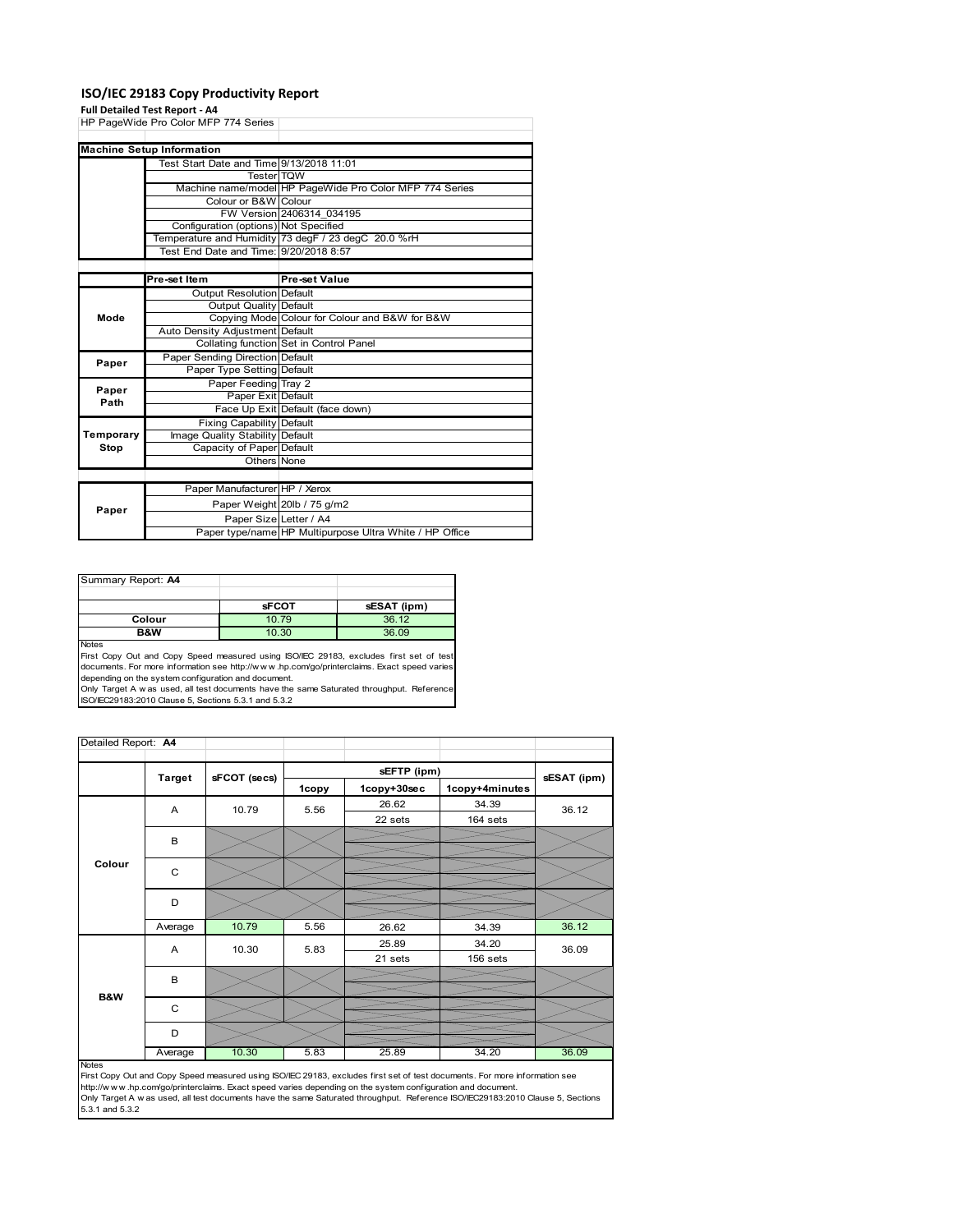## **ISO/IEC 24735 Copy Productivity Report**

**Full Detailed Test Report ‐ LETTER**

| <b>Machine Setup Information</b>         |                                                                 |
|------------------------------------------|-----------------------------------------------------------------|
| Test Start Date and Time 9/13/2018 12:31 |                                                                 |
| <b>TesterITQW</b>                        |                                                                 |
|                                          | Machine name/model HP PageWide Pro Color MFP 774 Series         |
| Colour or B&W Colour                     |                                                                 |
|                                          | FW Version 2406314 034195                                       |
| Configuration (options) Not Specified    |                                                                 |
|                                          | Temperature and Humidity 73 degF / 23 degC 20.0 %rH             |
|                                          |                                                                 |
|                                          |                                                                 |
| Pre-set Item                             | <b>Pre-set Value</b>                                            |
| Output Resolution Default                |                                                                 |
| <b>Output Quality Default</b>            |                                                                 |
| Copying Mode Default                     |                                                                 |
| Auto Density Adjustment Default          |                                                                 |
|                                          | Collating function Activated (if not activated in default mode) |
| Paper Sending Direction Default          |                                                                 |
| Paper Type Setting Default               |                                                                 |
|                                          | Paper Feeding Standard cassette                                 |
|                                          | Paper Exit Standard exit tray                                   |
| Face Up Exit Default                     |                                                                 |
| <b>Fixing Capability Default</b>         |                                                                 |
| Image Quality Stability Default          |                                                                 |
| Capacity of Paper Default                |                                                                 |
|                                          | Others Default                                                  |
|                                          |                                                                 |
| Paper Manufacturer HP / Xerox            |                                                                 |
|                                          | Paper Weight 20lb / 75 g/m2                                     |
| Paper Size Letter / A4                   |                                                                 |

| <b>ISO/IEC 24735 Copy Productivity Report</b> |                                                     |             |            |                  |                |                 |  |
|-----------------------------------------------|-----------------------------------------------------|-------------|------------|------------------|----------------|-----------------|--|
| Detailed Report: LETTER                       |                                                     |             |            |                  |                |                 |  |
|                                               | Copying                                             | FSOT (secs) |            | EFTP (ipm)       |                | ESAT (ipm)      |  |
|                                               | Mode                                                | 1 set only  | 1 set only | $1 set + 30 sec$ | 1 set $+$ 4min | $1$ set + 30sec |  |
|                                               | 1:1                                                 | 17.18       | 13.96      | 26.32            | 34.18          | 36.09           |  |
| <b>Color Mode</b>                             |                                                     |             | (1 set)    | 6 sets           | 39 sets        |                 |  |
|                                               | 1:2                                                 | 33.02       | 7.26       | 16.26            |                | 23.14           |  |
|                                               |                                                     |             | (1 set)    | 5 sets           |                |                 |  |
|                                               | 2:2                                                 | 29.25       | 8.20       | 16.80            |                | 23.20           |  |
|                                               |                                                     |             | (1 set)    | 5 sets           |                |                 |  |
|                                               | 1:1                                                 | 17.19       | 13.99      | 25.60            | 34.34          | 36.01           |  |
|                                               |                                                     |             |            | 6 sets           | 39 sets        |                 |  |
| <b>B&amp;W</b> mode                           | 1:2                                                 | 29.87       | 8.04       | 16.96            |                | 23.14           |  |
|                                               |                                                     |             |            | 5 sets           |                |                 |  |
|                                               | 2:2                                                 | 31.59       | 7.60       | 17.18            |                | 23.96           |  |
|                                               |                                                     |             |            | 5 sets           |                |                 |  |
| Notes                                         | Reports located: http://www.hp.com/go/printerclaims |             |            |                  |                |                 |  |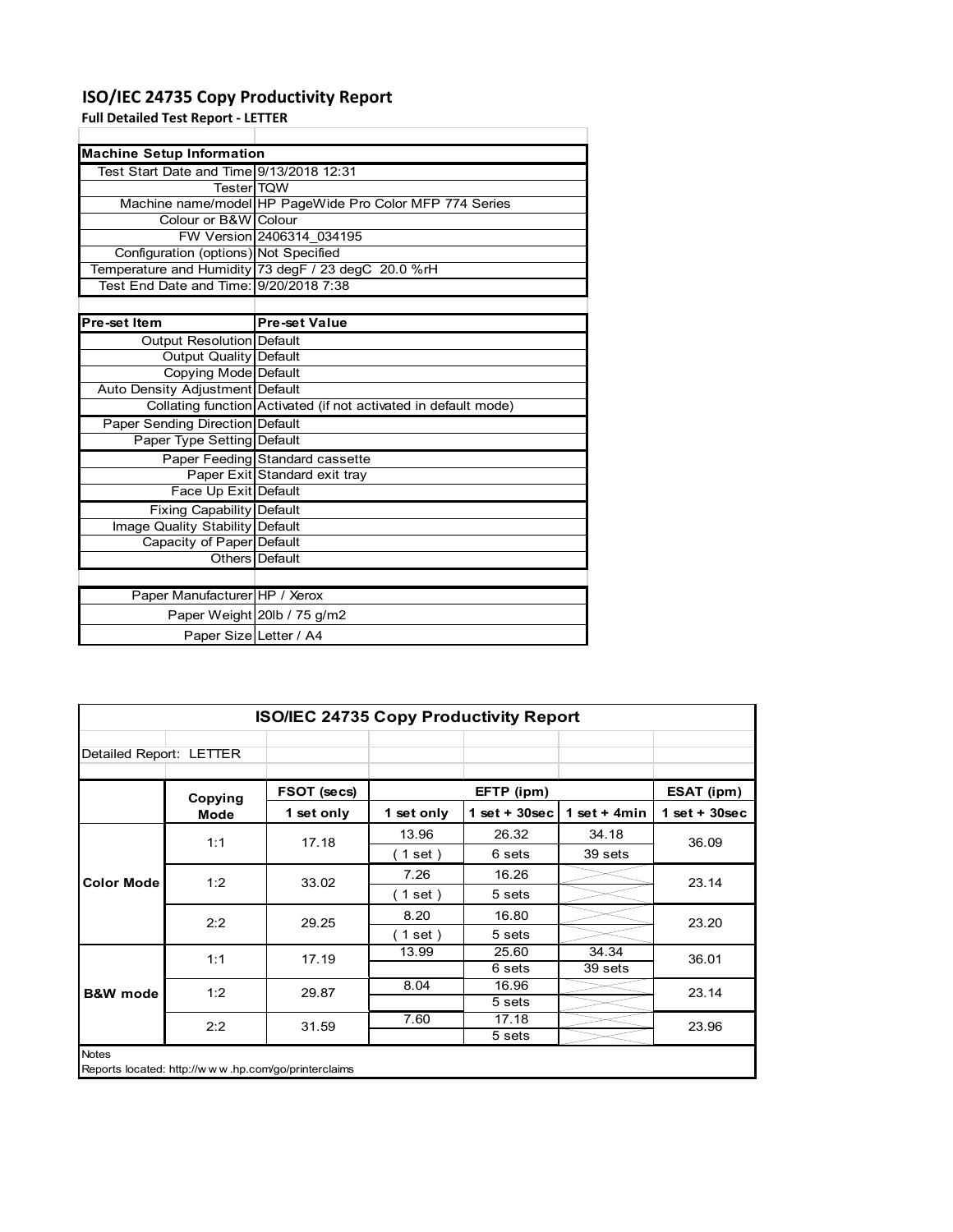## **ISO/IEC 24735 Copy Productivity Report**

**Full Detailed Test Report ‐ A4**

| <b>Machine Setup Information</b>         |                                                                 |
|------------------------------------------|-----------------------------------------------------------------|
| Test Start Date and Time 9/13/2018 12:31 |                                                                 |
| <b>TesterITOW</b>                        |                                                                 |
|                                          | Machine name/model HP PageWide Pro Color MFP 774 Series         |
| Colour or B&W Colour                     |                                                                 |
|                                          | FW Version 2406314 034195                                       |
| Configuration (options) Not Specified    |                                                                 |
|                                          | Temperature and Humidity 73 degF / 23 degC 20.0 %rH             |
| Test End Date and Time: 9/20/2018 7:38   |                                                                 |
|                                          |                                                                 |
| Pre-set Item                             | <b>Pre-set Value</b>                                            |
| Output Resolution Default                |                                                                 |
| <b>Output Quality Default</b>            |                                                                 |
| Copying Mode Default                     |                                                                 |
| Auto Density Adjustment Default          |                                                                 |
|                                          | Collating function Activated (if not activated in default mode) |
| <b>Paper Sending Direction Default</b>   |                                                                 |
| Paper Type Setting Default               |                                                                 |
|                                          | Paper Feeding Standard cassette                                 |
|                                          | Paper Exit Standard exit tray                                   |
| Face Up Exit Default                     |                                                                 |
| <b>Fixing Capability Default</b>         |                                                                 |
| Image Quality Stability Default          |                                                                 |
| Capacity of Paper Default                |                                                                 |
|                                          | Others Default                                                  |
|                                          |                                                                 |
| Paper Manufacturer HP / Xerox            |                                                                 |
|                                          | Paper Weight 20lb / 75 g/m2                                     |
| Paper Size Letter / A4                   |                                                                 |

|                     | <b>ISO/IEC 24735 Copy Productivity Report</b>       |             |            |                 |                 |                 |       |       |
|---------------------|-----------------------------------------------------|-------------|------------|-----------------|-----------------|-----------------|-------|-------|
| Detailed Report: A4 |                                                     |             |            |                 |                 |                 |       |       |
|                     | Copying                                             | FSOT (secs) |            | EFTP (ipm)      |                 | ESAT (ipm)      |       |       |
|                     | Mode                                                | 1 set only  | 1 set only | $1$ set + 30sec | 1 set + 4 $min$ | $1$ set + 30sec |       |       |
|                     | 1:1                                                 | 17.91       | 13.42      | 26.17           | 33.87           | 36.06           |       |       |
|                     |                                                     |             | (1 set)    | 6 sets          | 38 sets         |                 |       |       |
| Colour              | 1:2                                                 | 30.64       | 7.82       | 16.50           |                 | 24.06           |       |       |
| Mode                |                                                     |             | (1 set)    | 5 sets          |                 |                 |       |       |
|                     | 2:2                                                 | 29.37       | 8.16       | 16.86           |                 | 23.90           |       |       |
|                     |                                                     |             | (1 set)    | 5 sets          |                 |                 |       |       |
|                     |                                                     |             | 1:1        | 18.96           | 12.65           | 26.54           | 34.19 | 36.15 |
|                     |                                                     |             |            | 6 sets          | 38 sets         |                 |       |       |
| <b>B&amp;W</b> mode | 1:2                                                 | 29.57       | 8.12       | 16.74           |                 | 23.16           |       |       |
|                     |                                                     |             |            | 5 sets          |                 |                 |       |       |
|                     | 2:2                                                 | 29.98       | 8.00       | 17.12           |                 | 24.54           |       |       |
|                     |                                                     |             |            | 5 sets          |                 |                 |       |       |
| <b>Notes</b>        | Reports located: http://www.hp.com/go/printerclaims |             |            |                 |                 |                 |       |       |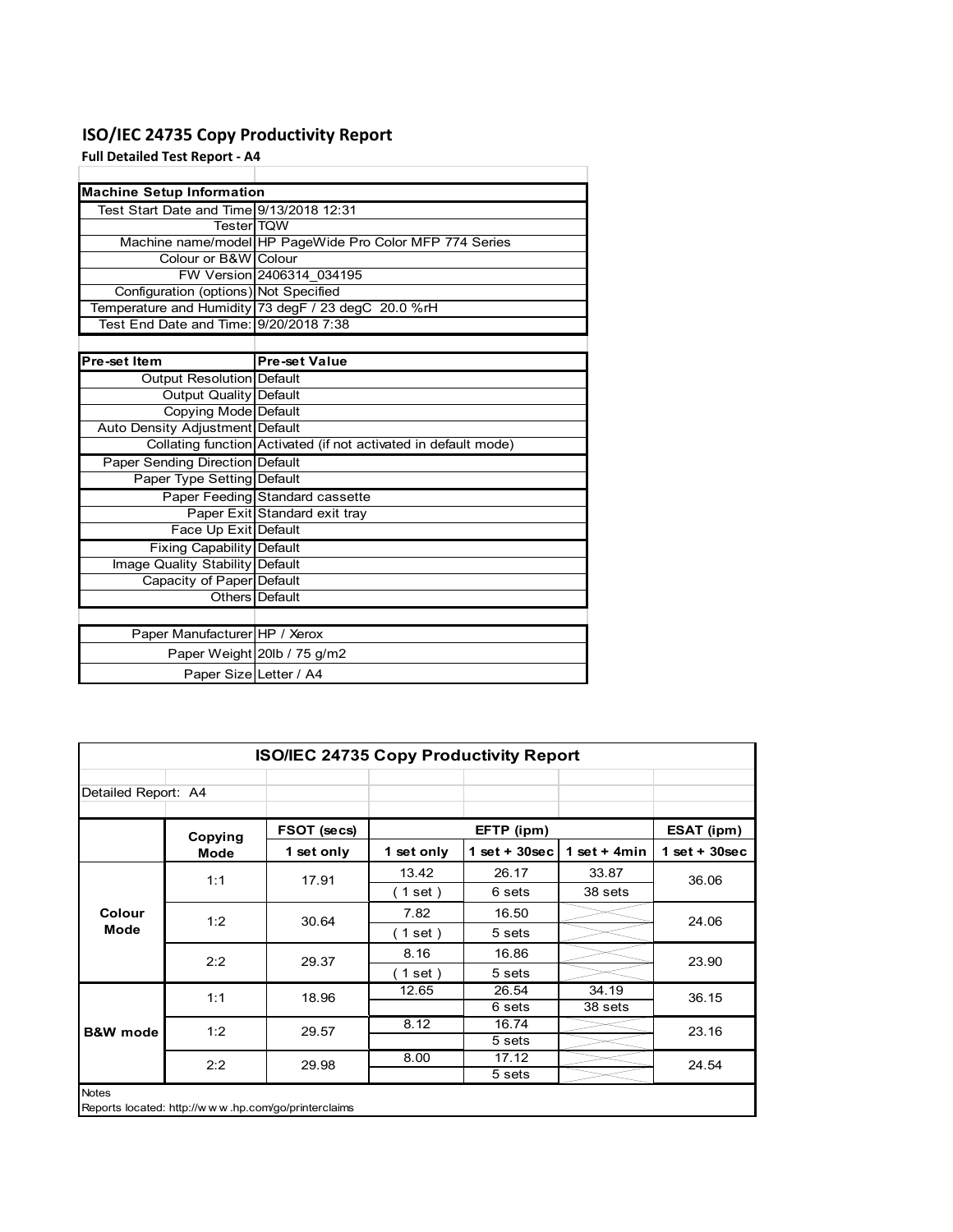## **ISO/IEC 17991 Scanning Productivity Report Full Detailed Test Report ‐ LETTER**

|            | <b>Machine Setup Information</b> |                                          |
|------------|----------------------------------|------------------------------------------|
|            | Test Start Date and Time         | 9/14/2018 9:49                           |
|            | Tester                           | TQW                                      |
|            | Machine name/model               | HP PageWide Pro Color MFP 774 Series     |
|            | Colour or B&W                    | Colour                                   |
|            | Configuration (options)          | Default                                  |
|            | Temperature and Humidity         | 73 degF / 23 degC 20.0 %rH               |
|            | Voltage                          | 110V                                     |
|            | Test End Date and Time           | 9/18/2018 8:51                           |
|            |                                  |                                          |
|            | Preset Item                      | <b>Preset Value</b>                      |
|            | Scanning resolution              | default (200 dpi)                        |
|            | Colour or grey scale/B&W         | default (colour)                         |
| Mode       | Duplex / simplex                 | default (simplex)                        |
| and        | Original page size               | default (A4)                             |
| Setting    | Paper feed orientation           | default (long edge)                      |
|            | Scan destination                 | default (shared network)                 |
|            | <b>Storing File Type</b>         | default (PDF-multi)                      |
|            | Auto scan quality adjustment     | default (factory preset default setting) |
|            |                                  | default (long edge)                      |
| <b>ADF</b> | Paper feed direction             |                                          |
| Paper-path | Output orientation               | default                                  |

| ISO/IEC 17991 - Scan Summary Report: ADF Productivity Measurement |                |                      |              |                           |  |  |  |  |
|-------------------------------------------------------------------|----------------|----------------------|--------------|---------------------------|--|--|--|--|
| <b>Summary Report: Letter</b>                                     |                |                      |              |                           |  |  |  |  |
|                                                                   |                | <b>Scanning Mode</b> |              | <b>Measurement result</b> |  |  |  |  |
|                                                                   | File format    | Resolution           | Scanning     | scESAT 30secA             |  |  |  |  |
|                                                                   | version        |                      | side         | (ipm)                     |  |  |  |  |
| Colour                                                            | <b>PDF 1.4</b> | 200                  | single sided | 65.64                     |  |  |  |  |
|                                                                   |                |                      | double sided | 124.49                    |  |  |  |  |
| <b>B&amp;W</b>                                                    | <b>PDF 1.4</b> | 200                  | single sided | 65.20                     |  |  |  |  |
|                                                                   |                |                      | double sided | 133.21                    |  |  |  |  |
| <b>Notes</b><br>$\cdots$                                          |                |                      |              |                           |  |  |  |  |

Notes 1) For more information see http://w w w .hp.com/go/printerclaims. 2) For the B/W results, the device scan setting is set to "Scan in B/W".

**ISO/IEC 17991 - Scan Summary Report: Network Folder Productivity Measurement**

| <b>Summary Report: Letter</b> |                      |            |              |                           |                  |               |
|-------------------------------|----------------------|------------|--------------|---------------------------|------------------|---------------|
|                               | <b>Scanning Mode</b> |            |              | <b>Measurement result</b> |                  |               |
|                               | File format          | Resolution | Scanning     | scEFTP 30secF             | File size 30secF | Number of     |
|                               | version              |            | side         | (ipm)                     | (Mbyte)          | Sets (30secF) |
| Colour                        | <b>PDF 1.4</b>       | 200        | single sided | 48.88                     | 3.61             | 11.00         |
|                               |                      |            | double sided | 79.27                     | 6.13             | 18.00         |
| B&W                           | <b>PDF 1.4</b>       | 200        | single sided | 51.76                     | 1.90             | 11.00         |
|                               |                      |            | double sided | 73.28                     | 3.44             | 20.00         |
| Notes                         |                      |            |              |                           |                  |               |

┓

Notes 1) For more information see http://w w w .hp.com/go/printerclaims. 2) For the B/W results, the device scan setting is set to "Scan in B/W".

| ISO/IEC 17991 - Scan Full Report: ADF Productivity Measurement |                        |                      |                  |                       |                           |                        |
|----------------------------------------------------------------|------------------------|----------------------|------------------|-----------------------|---------------------------|------------------------|
| <b>Summary Report: Letter</b>                                  |                        |                      |                  |                       |                           |                        |
|                                                                |                        | <b>Scanning Mode</b> |                  |                       | <b>Measurement result</b> |                        |
|                                                                | File format<br>version | Resolution           | Scanning<br>side | scFFTP 1setA<br>(ipm) | scEETP 30secA<br>(ipm)    | scESAT 30secA<br>(ipm) |
| Colour                                                         | <b>PDF 1.4</b>         | 200                  | single sided     | 34.86                 | 61.33                     | 65.64                  |
|                                                                |                        |                      | double sided     | 42.11                 | 113.69                    | 124.49                 |
| <b>B&amp;W</b>                                                 | <b>PDF 1.4</b>         | 200                  | single sided     | 35.21                 | 60.89                     | 65.2                   |
|                                                                |                        |                      | double sided     | 42.24                 | 121.2                     | 133.21                 |
| <b>Notes</b>                                                   |                        |                      |                  |                       |                           |                        |

Notes 1) For more information see http://w w w .hp.com/go/printerclaims. 2) For the B/W results, the device scan setting is set to "Scan in B/W".

| ISO/IEC 17991 - Scan Full Report: Network Folder Productivity Measurement |                        |            |                  |                       |                        |                             |                               |  |  |
|---------------------------------------------------------------------------|------------------------|------------|------------------|-----------------------|------------------------|-----------------------------|-------------------------------|--|--|
| <b>Summary Report: Letter</b>                                             |                        |            |                  |                       |                        |                             |                               |  |  |
| <b>Scanning Mode</b><br><b>Measurement result</b>                         |                        |            |                  |                       |                        |                             |                               |  |  |
|                                                                           | File format<br>version | Resolution | Scanning<br>side | scFFTP 1setF<br>(ipm) | scEFTP 30secF<br>(ipm) | File size 30secF<br>(Mbyte) | Number of<br>Sets<br>(30secF) |  |  |
| Colour                                                                    | 200<br>PDF 1.4         |            | single sided     | 20.90                 | 48.88                  | 3.61                        | 11                            |  |  |
|                                                                           |                        |            | double sided     | 20.00                 | 79.27                  | 6.13                        | 18                            |  |  |
| <b>B&amp;W</b>                                                            | <b>PDF 1.4</b>         | 200        | single sided     | 21.81                 | 51.76                  | 1.90                        | 11                            |  |  |
|                                                                           |                        |            | double sided     | 22.90                 | 73.28                  | 3.44                        | 20                            |  |  |
| <b>Notes</b>                                                              |                        |            |                  |                       |                        |                             |                               |  |  |

|            | <b>Test System Parameters</b> |                                                       |  |  |  |
|------------|-------------------------------|-------------------------------------------------------|--|--|--|
|            | Item                          | Value                                                 |  |  |  |
|            | Computer name                 | HP Compaq Elite 8300 Small Form Factor                |  |  |  |
|            | Processor                     | Intel Core i7 -3770, 3.4 GHz                          |  |  |  |
|            | System Chip Set               | Intel C216 Chipset Family SMBus Host Controller       |  |  |  |
|            | <b>System Board</b>           | System devices, default system BIOS                   |  |  |  |
|            | <b>System Memory</b>          | 4 GB                                                  |  |  |  |
| System     | Hard Drive Subsystem          | Standard disk drive (Seagate)                         |  |  |  |
|            | Video Subsystem               | AMD Radeon HD 6350                                    |  |  |  |
|            | <b>Optical Drive</b>          | HP DVD A DH16aCSHR ATA                                |  |  |  |
|            | I/O Subsystem                 | <b>Builtin</b>                                        |  |  |  |
|            | <b>USB Subsystem</b>          | USB 2.0/3.0                                           |  |  |  |
|            | <b>Operating System</b>       | Windows 7 Business/Ultimate, 64 bit, Build 7601, SP 1 |  |  |  |
|            | I ocation of network folder   | PC.                                                   |  |  |  |
|            | Internet Protocol             | IP <sub>v4</sub>                                      |  |  |  |
| Scanning   | <b>Transfer Protocol</b>      | <b>SMB</b>                                            |  |  |  |
| Device     | Hub                           | Trendnet Router and Gbit Switch                       |  |  |  |
| Connection | Network Speed                 | TCP 10/1000 Mbit Ethernet                             |  |  |  |
|            | <b>Connetion Cable</b>        | Cat6 Straight cable                                   |  |  |  |
|            | Wireless router               | No use                                                |  |  |  |
|            | Others                        | No use                                                |  |  |  |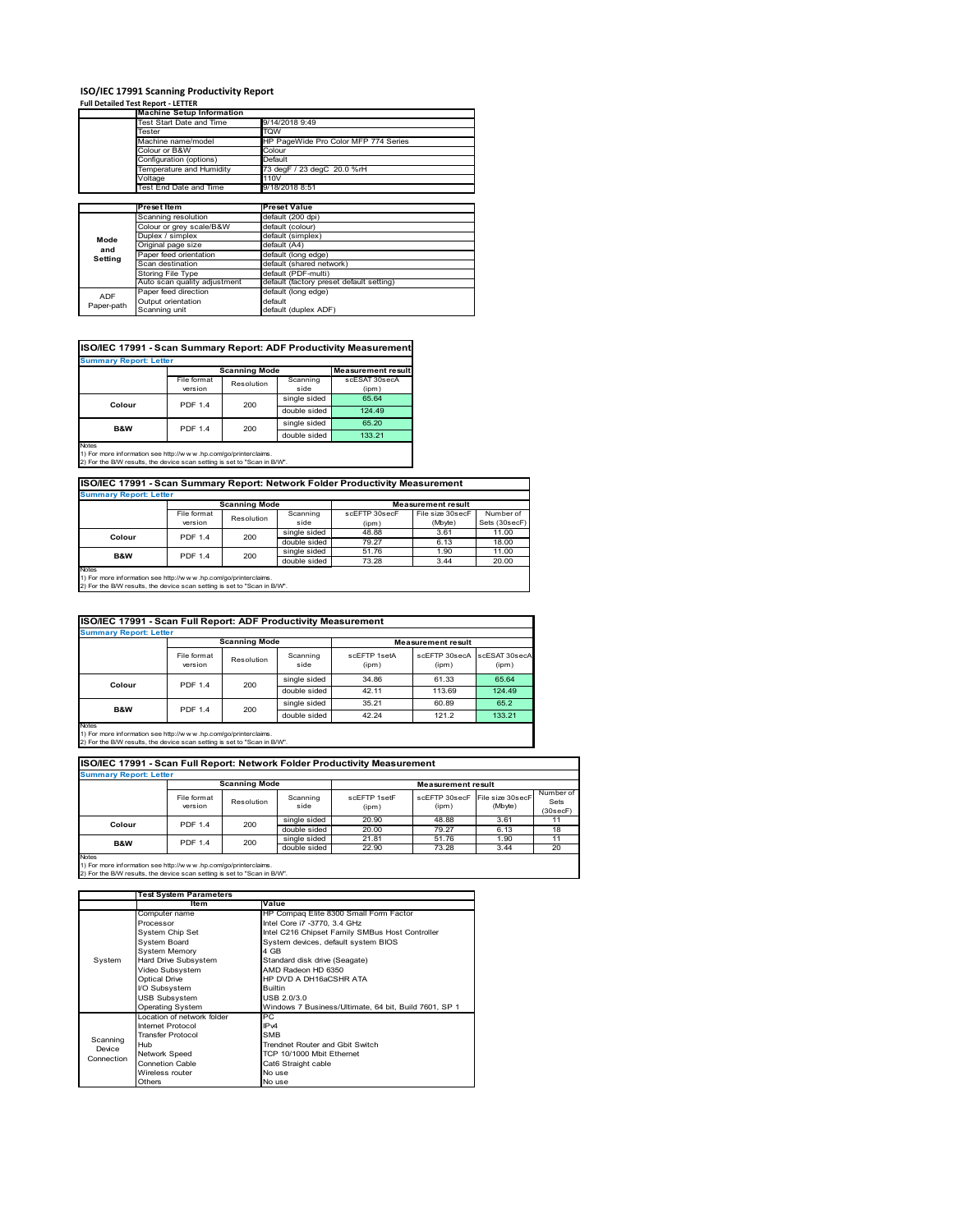### **ISO/IEC 17991 Scanning Productivity Report**

**Full Detailed Test Report ‐ A4**

|            | <b>Machine Setup Information</b> |                                          |  |  |
|------------|----------------------------------|------------------------------------------|--|--|
|            | Test Start Date and Time         | 9/14/2018 9:49                           |  |  |
|            | Tester                           | TQW                                      |  |  |
|            | Machine name/model               | HP PageWide Pro Color MFP 774 Series     |  |  |
|            | Colour or B&W                    | Colour                                   |  |  |
|            | Configuration (options)          | Default                                  |  |  |
|            | Temperature and Humidity         | 73 degF / 23 degC 20.0 %rH               |  |  |
|            | Voltage                          | 110V                                     |  |  |
|            | Test End Date and Time           | 9/18/2018 8:51                           |  |  |
|            |                                  |                                          |  |  |
|            | Preset Item                      | <b>Preset Value</b>                      |  |  |
|            | Scanning resolution              | default (200 dpi)                        |  |  |
|            | Colour or grey scale/B&W         | default (colour)                         |  |  |
| Mode       | Duplex / simplex                 | default (simplex)                        |  |  |
| and        | Original page size               | default (A4)                             |  |  |
| Setting    | Paper feed orientation           | default (long edge)                      |  |  |
|            | Scan destination                 | default (shared network)                 |  |  |
|            | <b>Storing File Type</b>         | default (PDF-multi)                      |  |  |
|            | Auto scan quality adjustment     | default (factory preset default setting) |  |  |
|            | Paper feed direction             | default (long edge)                      |  |  |
| <b>ADF</b> |                                  | default                                  |  |  |
| Paper-path | Output orientation               |                                          |  |  |

| ISO/IEC 17991 - Scan Summary Report: ADF Productivity Measurement |                |                      |              |                           |  |  |  |  |
|-------------------------------------------------------------------|----------------|----------------------|--------------|---------------------------|--|--|--|--|
| <b>Summary Report: A4</b>                                         |                |                      |              |                           |  |  |  |  |
|                                                                   |                | <b>Scanning Mode</b> |              | <b>Measurement result</b> |  |  |  |  |
|                                                                   | File format    | Resolution           | Scanning     | scESAT 30secA             |  |  |  |  |
|                                                                   | version        |                      | side         | (ipm)                     |  |  |  |  |
| Colour                                                            | <b>PDF 1.4</b> | 200                  | single sided | 70.25                     |  |  |  |  |
|                                                                   |                |                      | double sided | 127.39                    |  |  |  |  |
| B&W                                                               | <b>PDF 1.4</b> | 200                  | single sided | 69.33                     |  |  |  |  |
|                                                                   |                |                      | double sided | 138.58                    |  |  |  |  |
| Notes                                                             |                |                      |              |                           |  |  |  |  |

Notes 1) For more information see http://w w w .hp.com/go/printerclaims. 2) For the B/W results, the device scan setting is set to "Scan in B/W".

| ISO/IEC 17991 - Scan Summary Report: Network Folder Productivity Measurement |                       |              |                    |                           |                  |               |  |  |  |
|------------------------------------------------------------------------------|-----------------------|--------------|--------------------|---------------------------|------------------|---------------|--|--|--|
| <b>Summary Report: A4</b>                                                    |                       |              |                    |                           |                  |               |  |  |  |
|                                                                              | <b>Scanning Mode</b>  |              |                    | <b>Measurement result</b> |                  |               |  |  |  |
|                                                                              | File format           | Resolution   | Scanning           | scEFTP 30secF             | File size 30secF | Number of     |  |  |  |
|                                                                              | version               |              | side               | (ipm)                     | (Mbyte)          | Sets (30secF) |  |  |  |
| Colour                                                                       | 200<br><b>PDF 1.4</b> | single sided | 50.76              | 3.74                      | 11.00            |               |  |  |  |
|                                                                              |                       |              | المعامله والطبيعاء | 02.40                     | $E_{02}$         | 10.00         |  |  |  |

double sided 82.16 5.92 19.00<br>
single sided 53.87 1.95 11.00 single sided  $\begin{array}{|c|c|c|c|c|}\n53.87 & 1.95 & 11.00 & 11.00 & 11.00 & 11.00 & 11.00 & 11.00 & 11.00 & 11.00 & 11.00 & 11.00 & 11.00 & 11.00 & 11.00 & 11.00 & 11.00 & 11.00 & 11.00 & 11.00 & 11.00 & 11.00 & 11.00 & 11.00 & 11.00 & 11.00 & 11.00 & 11$ double sided 72.38 19.00 **B&W** PDF 1.4 200

Notes 1) For more information see http://w w w .hp.com/go/printerclaims. 2) For the B/W results, the device scan setting is set to "Scan in B/W".

| ISO/IEC 17991 - Scan Full Report: ADF Productivity Measurement |                        |                       |                  |                       |                           |                        |  |  |
|----------------------------------------------------------------|------------------------|-----------------------|------------------|-----------------------|---------------------------|------------------------|--|--|
| <b>Summary Report: A4</b>                                      |                        |                       |                  |                       |                           |                        |  |  |
|                                                                |                        | <b>Scanning Mode</b>  |                  |                       | <b>Measurement result</b> |                        |  |  |
|                                                                | File format<br>version | Resolution            | Scanning<br>side | scFFTP 1setA<br>(ipm) | scEFTP 30secA<br>(ipm)    | scESAT 30secA<br>(ipm) |  |  |
| Colour                                                         |                        | <b>PDF 1.4</b><br>200 | single sided     | 35.03                 | 64.27                     | 70.25                  |  |  |
|                                                                |                        |                       | double sided     | 44.80                 | 114.55                    | 127.39                 |  |  |
| B&W                                                            | <b>PDF 1.4</b>         | 200                   | single sided     | 34.83                 | 63.95                     | 69.33                  |  |  |
|                                                                |                        |                       | double sided     | 43.35                 | 124.09                    | 138.58                 |  |  |
| <b>Notes</b>                                                   |                        |                       |                  |                       |                           |                        |  |  |

Notes 1) For more information see http://w w w .hp.com/go/printerclaims. 2) For the B/W results, the device scan setting is set to "Scan in B/W".

| ISO/IEC 17991 - Scan Full Report: Network Folder Productivity Measurement |                        |                      |                  |                       |                                         |         |                               |
|---------------------------------------------------------------------------|------------------------|----------------------|------------------|-----------------------|-----------------------------------------|---------|-------------------------------|
| <b>Summary Report: A4</b>                                                 |                        |                      |                  |                       |                                         |         |                               |
|                                                                           |                        | <b>Scanning Mode</b> |                  |                       | <b>Measurement result</b>               |         |                               |
|                                                                           | File format<br>version | Resolution           | Scanning<br>side | scFFTP 1setF<br>(ipm) | scEFTP 30secF File size 30secF<br>(ipm) | (Mbyte) | Number of<br>Sets<br>(30secF) |
| Colour                                                                    | <b>PDF 1.4</b>         | 200                  | single sided     | 20.00                 | 50.76                                   | 3.74    | 11                            |
|                                                                           |                        |                      | double sided     | 22.90                 | 82.16                                   | 5.92    | 19                            |
| <b>B&amp;W</b>                                                            | <b>PDF 1.4</b>         | 200                  | single sided     | 20.90                 | 53.87                                   | 1.95    | 11                            |
|                                                                           |                        |                      | double sided     | 21.80                 | 72.38                                   | 3.09    | 19                            |
| <b>Notes</b>                                                              |                        |                      |                  |                       |                                         |         |                               |

|            | <b>Test System Parameters</b> |                                                       |  |  |  |
|------------|-------------------------------|-------------------------------------------------------|--|--|--|
|            | Item                          | Value                                                 |  |  |  |
|            | Computer name                 | HP Compaq Elite 8300 Small Form Factor                |  |  |  |
|            | Processor                     | Intel Core i7 -3770, 3.4 GHz                          |  |  |  |
|            | System Chip Set               | Intel C216 Chipset Family SMBus Host Controller       |  |  |  |
|            | System Board                  | System devices, default system BIOS                   |  |  |  |
|            | <b>System Memory</b>          | 4 GB                                                  |  |  |  |
| System     | Hard Drive Subsystem          | Standard disk drive (Seagate)                         |  |  |  |
|            | Video Subsystem               | AMD Radeon HD 6350                                    |  |  |  |
|            | Optical Drive                 | HP DVD A DH16aCSHR ATA                                |  |  |  |
|            | I/O Subsystem                 | <b>Builtin</b>                                        |  |  |  |
|            | <b>USB Subsystem</b>          | USB 2.0/3.0                                           |  |  |  |
|            | <b>Operating System</b>       | Windows 7 Business/Ultimate, 64 bit, Build 7601, SP 1 |  |  |  |
|            | I ocation of network folder   | PC.                                                   |  |  |  |
|            | Internet Protocol             | IP <sub>v4</sub>                                      |  |  |  |
| Scanning   | <b>Transfer Protocol</b>      | <b>SMB</b>                                            |  |  |  |
| Device     | Hub                           | Trendnet Router and Gbit Switch                       |  |  |  |
| Connection | Network Speed                 | TCP 10/1000 Mbit Ethernet                             |  |  |  |
|            | Connetion Cable               | Cat6 Straight cable                                   |  |  |  |
|            | Wireless router               | No use                                                |  |  |  |
|            | Others                        | No use                                                |  |  |  |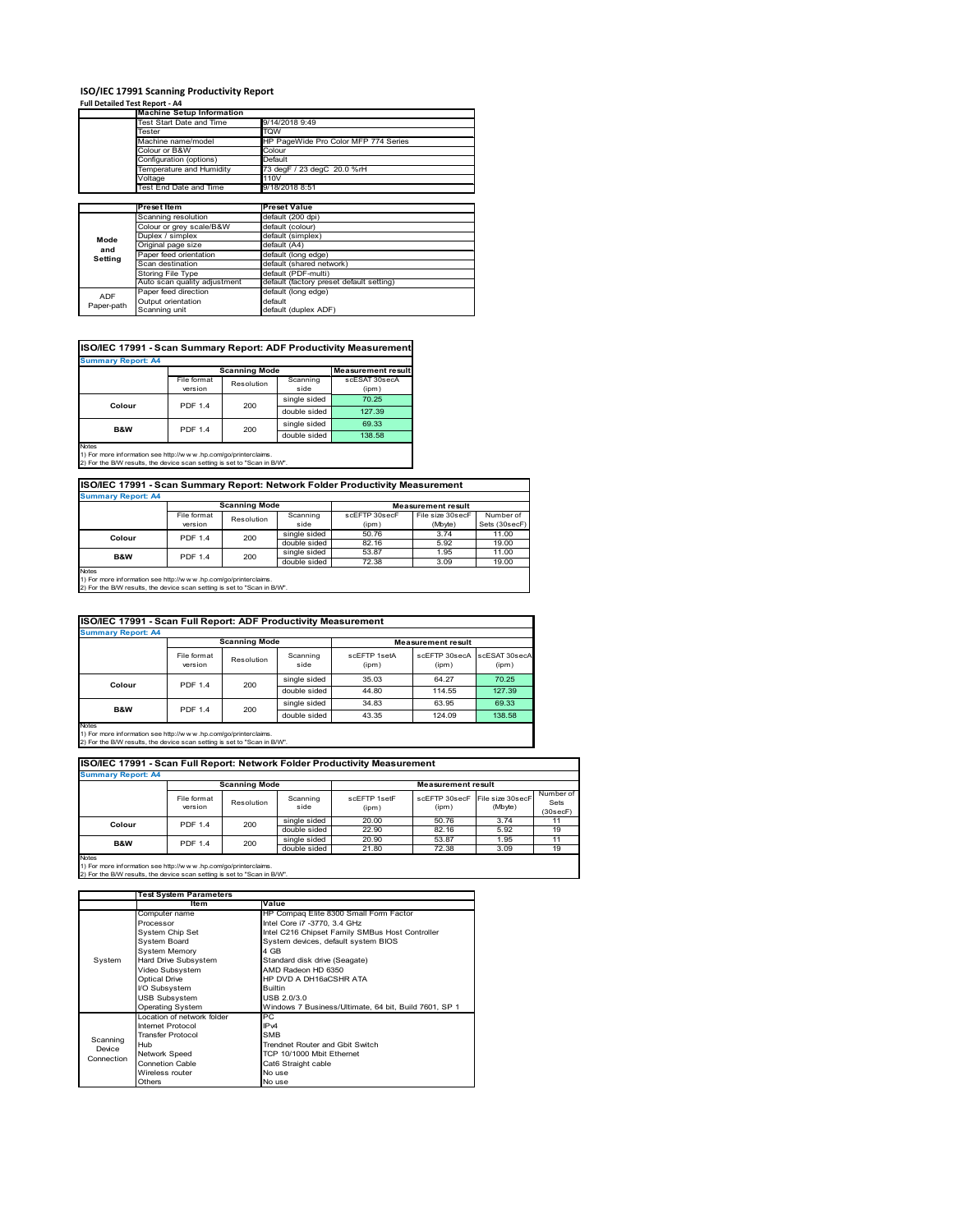# **ISO/IEC 17991 Scanning Productivity Report Full Detailed Test Report ‐ Tabloid Machine Setup Information**

|            | <b>Machine Setup Information</b> |                                          |  |  |  |
|------------|----------------------------------|------------------------------------------|--|--|--|
|            | Test Start Date and Time         | 9/14/2018 9:49                           |  |  |  |
|            | Tester                           | TQW                                      |  |  |  |
|            | Machine name/model               | HP PageWide Pro Color MFP 774 Series     |  |  |  |
|            | Colour or B&W                    | Colour                                   |  |  |  |
|            | Configuration (options)          | Default                                  |  |  |  |
|            | Temperature and Humidity         | 73 degF / 23 degC 20.0 %rH               |  |  |  |
|            | Voltage                          | 110V                                     |  |  |  |
|            | Test End Date and Time           | 9/18/2018 8:51                           |  |  |  |
|            |                                  |                                          |  |  |  |
|            | Preset Item                      | <b>Preset Value</b>                      |  |  |  |
|            | Scanning resolution              | default (200 dpi)                        |  |  |  |
|            | Colour or grey scale/B&W         | default (colour)                         |  |  |  |
| Mode       | Duplex / simplex                 | default (simplex)                        |  |  |  |
|            | Original page size               | default (A4)                             |  |  |  |
| and        | Paper feed orientation           | default (long edge)                      |  |  |  |
| Setting    | Scan destination                 | default (shared network)                 |  |  |  |
|            | <b>Storing File Type</b>         | default (PDF-multi)                      |  |  |  |
|            | Auto scan quality adjustment     | default (factory preset default setting) |  |  |  |
|            |                                  |                                          |  |  |  |
| <b>ADF</b> | Paper feed direction             | default (long edge)                      |  |  |  |
| Paper-path | Output orientation               | default                                  |  |  |  |

| <b>Summary Report: Tabloid</b> |                |                      |              |                           |
|--------------------------------|----------------|----------------------|--------------|---------------------------|
|                                |                | <b>Scanning Mode</b> |              | <b>Measurement result</b> |
|                                | File format    | Resolution           | Scanning     | scESAT 30secA             |
|                                | version        |                      | side         | (ipm)                     |
|                                | <b>PDF 1.4</b> | 200                  | single sided | 38.30                     |
| Colour                         |                |                      | double sided | 68.38                     |
| <b>B&amp;W</b>                 | <b>PDF 1.4</b> | 200                  | single sided | 37.87                     |
|                                |                |                      | double sided | 75.48                     |
| <b>Notes</b>                   |                |                      |              |                           |

Notes 1) For more information see http://w w w .hp.com/go/printerclaims. 2) For the B/W results, the device scan setting is set to "Scan in B/W".

| ISO/IEC 17991 - Scan Summary Report: Network Folder Productivity Measurement |                |            |                  |               |                             |                            |  |  |
|------------------------------------------------------------------------------|----------------|------------|------------------|---------------|-----------------------------|----------------------------|--|--|
| <b>Summary Report: Tabloid</b>                                               |                |            |                  |               |                             |                            |  |  |
| <b>Scanning Mode</b><br><b>Measurement result</b>                            |                |            |                  |               |                             |                            |  |  |
|                                                                              | File format    | Resolution | Scanning<br>side | scEFTP 30secF | File size 30secF<br>(Mbyte) | Number of<br>Sets (30secF) |  |  |
|                                                                              | version        |            |                  | (ipm)         |                             |                            |  |  |
| Colour                                                                       | <b>PDF 1.4</b> | 200        | single sided     | 28.00         | 4.02                        | 7.00                       |  |  |
|                                                                              |                |            | double sided     | 45.90         | 6.44                        | 11.00                      |  |  |
| <b>B&amp;W</b>                                                               | <b>PDF 1.4</b> | 200        | single sided     | 29.73         | 2.18                        | 7.00                       |  |  |
|                                                                              |                |            | double sided     | 40.00         | 3.75                        | 12.00                      |  |  |
| Motor                                                                        |                |            |                  |               |                             |                            |  |  |

Notes 1) For more information see http://w w w .hp.com/go/printerclaims. 2) For the B/W results, the device scan setting is set to "Scan in B/W".

| ISO/IEC 17991 - Scan Full Report: ADF Productivity Measurement<br><b>Summary Report: Tabloid</b>                                                               |                        |                      |                  |                       |                           |                        |  |  |
|----------------------------------------------------------------------------------------------------------------------------------------------------------------|------------------------|----------------------|------------------|-----------------------|---------------------------|------------------------|--|--|
|                                                                                                                                                                |                        | <b>Scanning Mode</b> |                  |                       | <b>Measurement result</b> |                        |  |  |
|                                                                                                                                                                | File format<br>version | Resolution           | Scanning<br>side | scFFTP 1setA<br>(ipm) | scEETP 30secA<br>(ipm)    | scESAT 30secA<br>(ipm) |  |  |
|                                                                                                                                                                | <b>PDF 1.4</b>         | 200                  | single sided     | 24.48                 | 35.27                     | 38.3                   |  |  |
| Colour                                                                                                                                                         |                        |                      | double sided     | 33.99                 | 62.25                     | 68.38                  |  |  |
|                                                                                                                                                                | <b>PDF 1.4</b>         | 200                  | single sided     | 24.89                 | 35.27                     | 37.87                  |  |  |
| <b>B&amp;W</b>                                                                                                                                                 |                        |                      | double sided     | 35.55                 | 68.42                     | 75.48                  |  |  |
| <b>Notes</b><br>1) For more information see http://w w w .hp.com/go/printerclaims.<br>2) For the B/W results, the device scan setting is set to "Scan in B/W". |                        |                      |                  |                       |                           |                        |  |  |

| ISO/IEC 17991 - Scan Full Report: Network Folder Productivity Measurement |                        |                      |                  |                       |                           |                             |                               |
|---------------------------------------------------------------------------|------------------------|----------------------|------------------|-----------------------|---------------------------|-----------------------------|-------------------------------|
| <b>Summary Report: Tabloid</b>                                            |                        |                      |                  |                       |                           |                             |                               |
|                                                                           |                        | <b>Scanning Mode</b> |                  |                       | <b>Measurement result</b> |                             |                               |
|                                                                           | File format<br>version | Resolution           | Scanning<br>side | scFFTP 1setF<br>(ipm) | scEFTP 30secF<br>(ipm)    | File size 30secF<br>(Mbyte) | Number of<br>Sets<br>(30secF) |
| Colour                                                                    | <b>PDF 1.4</b>         | 200                  | single sided     | 14.55                 | 28.00                     | 4.02                        |                               |
|                                                                           |                        |                      | double sided     | 20.00                 | 45.90                     | 6.44                        | 11                            |
| <b>B&amp;W</b>                                                            | <b>PDF 1.4</b>         | 200                  | single sided     | 15.00                 | 29.73                     | 2.18                        |                               |
|                                                                           |                        |                      | double sided     | 19.23                 | 40.00                     | 3.75                        | 12                            |
| Notes                                                                     |                        |                      |                  |                       |                           |                             |                               |

|            | <b>Test System Parameters</b> |                                                       |  |  |
|------------|-------------------------------|-------------------------------------------------------|--|--|
|            | Item                          | Value                                                 |  |  |
|            | Computer name                 | HP Compaq Elite 8300 Small Form Factor                |  |  |
|            | Processor                     | Intel Core i7 -3770, 3.4 GHz                          |  |  |
|            | System Chip Set               | Intel C216 Chipset Family SMBus Host Controller       |  |  |
|            | <b>System Board</b>           | System devices, default system BIOS                   |  |  |
|            | <b>System Memory</b>          | 4 GB                                                  |  |  |
| System     | Hard Drive Subsystem          | Standard disk drive (Seagate)                         |  |  |
|            | Video Subsystem               | AMD Radeon HD 6350                                    |  |  |
|            | Optical Drive                 | HP DVD A DH16aCSHR ATA                                |  |  |
|            | I/O Subsystem                 | <b>Builtin</b>                                        |  |  |
|            | <b>USB Subsystem</b>          | USB 2.0/3.0                                           |  |  |
|            | Operating System              | Windows 7 Business/Ultimate, 64 bit, Build 7601, SP 1 |  |  |
|            | I ocation of network folder   | PC.                                                   |  |  |
|            | Internet Protocol             | IP <sub>v4</sub>                                      |  |  |
| Scanning   | <b>Transfer Protocol</b>      | <b>SMB</b>                                            |  |  |
| Device     | Hub                           | Trendnet Router and Gbit Switch                       |  |  |
| Connection | Network Speed                 | TCP 10/1000 Mbit Ethernet                             |  |  |
|            | Connetion Cable               | Cat6 Straight cable                                   |  |  |
|            | Wireless router               | No use                                                |  |  |
|            | Others                        | No use                                                |  |  |